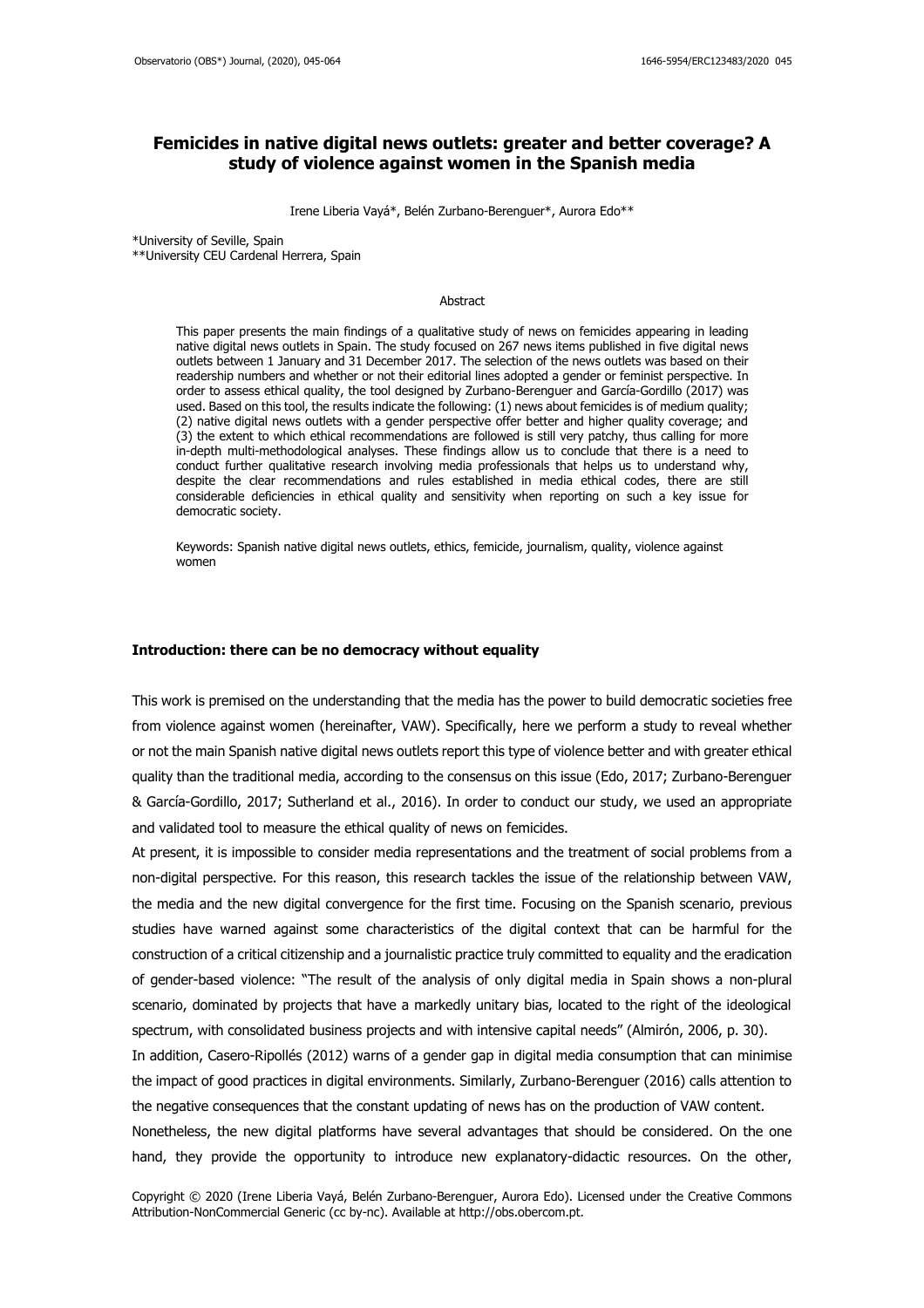digitisation allows facilitates access to new sources and data. Both contribute to an ethical and quality transmission of news on femicides. Likewise, another pro of the digital era is the generation of specific resources for the media treatment of this social problem, such as several expert databases and information verification tools.

At this point, it is essential to note another element of crucial importance for the analysis of information on VAW: the remarkable influence of feminist movements on the enactment of laws that, both in Spain and abroad, have contributed to build legal frameworks that—albeit in need of review—have been historical milestones in preventing and protecting against gender-based violence. "A strong, autonomous feminist movement is both substantively and statistically significant as a predictor of government action to redress violence against women" (Htun & Weldon, 2012, p. 560).

All of which begs the following question: does feminism, channelled through the media, have the same degree of influence? Are the openly self-declared feminist media more respectful and do they provide higher quality news on VAW than their traditional counterparts? Has media digitisation helped to improve content from a gender perspective? These are some of the questions that this research attempts to answer.

Broadly speaking, the media have an inescapable responsibility as guarantors of an informed and sensitive public opinion. In the words of Menéndez (2010, p. 35), "the media's capacity to intervene in the way in which the world is perceived by stipulating from which perspective social reality should be observed influences the functioning of society." The conclusions of this study also point in the same direction as regards the media influence on narratives, representations and discourses concerning VAW, which single out the media as the actors primarily responsible for shaping social imaginaries and for raising the general public's level of awareness in this respect.

> It has been known for some time that news stories influence public perceptions of social reality, reflect public interest, and play a large role in how people understand certain societal problems, especially crime (e.g., Curran, Gurevitch & Woollacott, 1979), and IPV<sup>1</sup> is no exception. […] A connection between crime reporting and attitudes about crime has been demonstrated, illustrating the influence that the media have on public opinion and perceptions (Gilliam & Iyengar 2000, 2005; Holbert, Shah, & Kwak, 2004). There are numerous reasons why this is so (Wozniak & McCloskey, 2010, 937-938).

In recent years, there has been a sharp increase in the number of studies performed on the news coverage of VAW: Simons & Khan, 2018; Simons & Morgan, 2018; Kangere, Kemitare & Michau, 2017; Sutherland et al., 2016; Sutherland et al., 2015; Easteal, Holland & Judd, 2015; Ahmed, 2014; Lindsay-Brisbin, DePrince & Welton-Mitchell, 2014; Roberto, McCann & Brossoie, 2013; Fairbairn & Dawson, 2013; Richards, Gillespie & Smith, 2011; Morgan & Politoff, 2012; Wozniak & McCloskey, 2010; Halim & Meyers, 2010; Carlyle, Slater & Chakroff, 2008; Bullock & Cubert, 2002; and Anastasio & Costa, 2004 (among others).

By the same token, research on news quality criteria and journalistic awareness has proliferated in Spain over the past decade: Edo, 2017; Zurbano-Berenguer & García-Gordillo, 2017; Peris, 2016; Zurbano-

1

<sup>&</sup>lt;sup>1</sup> Intimate partner violence.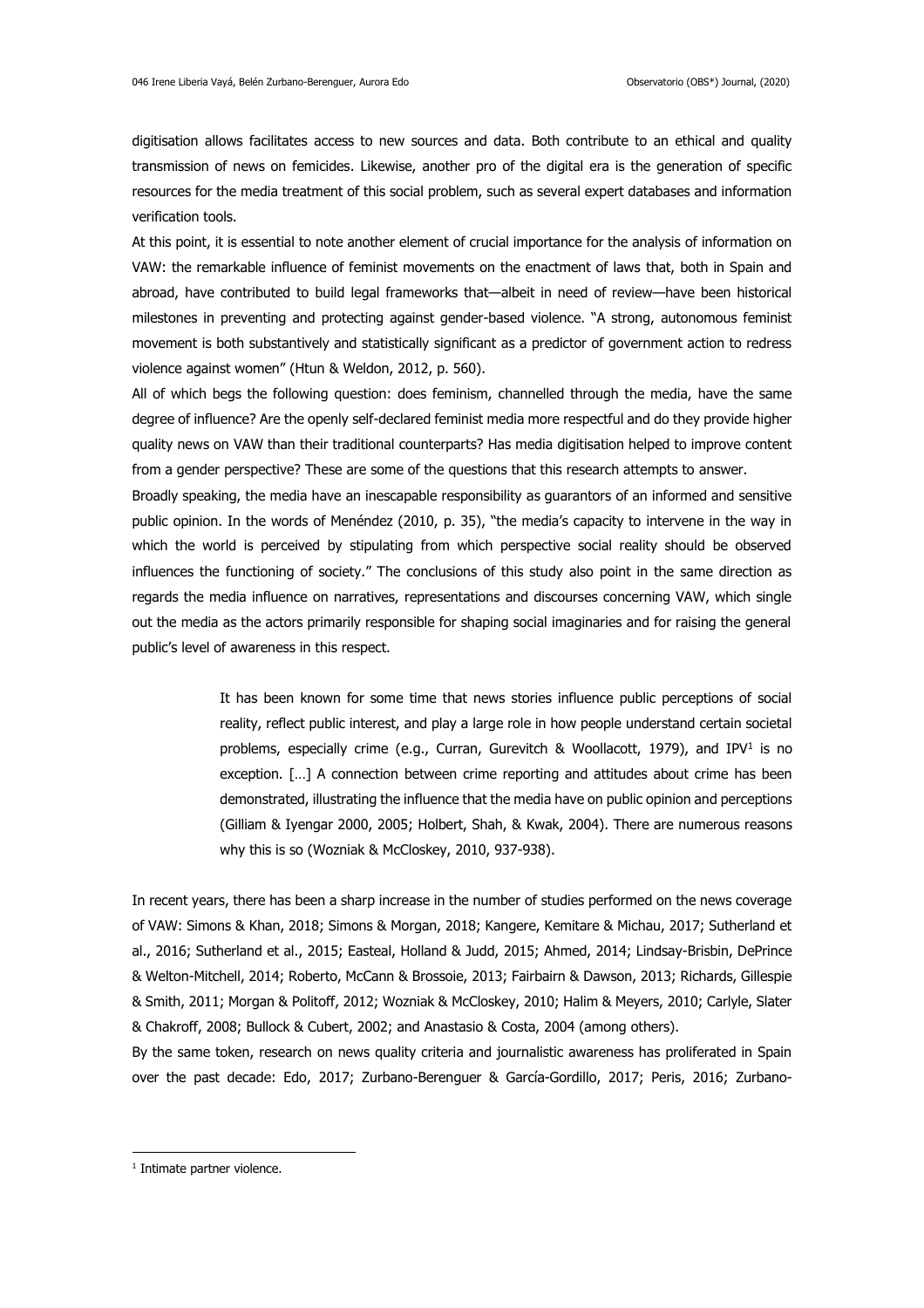-

Berenguer, 2016, 2015 and 2012; Zurbano-Berenguer & Liberia Vayá, 2014; Martínez, 2013, 2012 and 2010; Bandrés, 2011; Carballido, 2009 and 2007; López, 2008 and 2006; and Aznar 2005 (to name but a few). The on-going debate on the media's treatment of VAW tends to revolve around whether or not this kind of news is socially beneficial and in line with established ethical principles. Secondly, the question of whether or not digitisation, with all its consequences (the acceleration of information flows, the increase in news production, the blurring of journalistic genres and so on and so forth), has improved news coverage of VAW has also become exceedingly relevant.

With respect to the first of these challenges—i.e. current ethical quality standards—it should be noted that although this is a complex scenario with a plethora of coherent and convergent ethical criteria, inappropriate news coverage of VAW and its female victims and survivors continues to be the target of criticism: "[…] the majority of news stories, owing to the fact that they laid the blame on them, increased the victims' discomfort and led them to believe that they prevented the emotional recovery of those who, like themselves, had experienced sexual violence" (Fernández, 2016, unp.)<sup>2</sup>.

In relation to the digitisation of news making, there are many studies that have stressed the dangers of immediacy, information overload and the changes in public opinion formation in digital environments. In this respect, some studies have put forward novel and useful concepts such as the "emotional public sphere"<sup>3</sup> (Rosas, 2016) and that of "troll" or "trolling" (Donath, 1999; Herring et al. 2002, among others). For its part, the European Institute for Gender Equality has reported that digital environments "can be empowering in places where public opinion is formed and in forums of discussion and mobilisation. However, cyberbullying restricts the opportunities offered by digitisation. Young people, especially women, are prevented from participating in political or online debates" (Tribuna Feminista, 2018<sup>4</sup> ).

Further research has underscored the fact that, even though the tyranny of unidirectional media outlets is now a thing of the past in the generation of discursive forms—some authors have even developed ways of empirically measuring the liquidity of digital news (Karlsson, 2012)—new spaces for "dialogue" and public debate have become instruments of violence.

> Ultimately, we see Internet trolling as a manifestation of a much broader phenomenon whereby individuals take pleasure in disrupting the social order out of anger, perversity or contempt. […] Mediated disruption makes its strategies more apparent and leads to insights that would otherwise elude us in spoken interactions, but which can then be applied to offline as well as online situations (Herring et al., 2002, p. 382).

In the case of written journalism, the digital migration of the traditional media and the proliferation of native cyber media (Cebrián, 2009)—as "technological communication and relational devices" (Zafra, 2013, p. 128)—have simultaneously fostered and complicated reflection on these issues and their social impact. Especially pertinent here is the research on how media digitisation has affected women (Ross et al., 2018;

<sup>&</sup>lt;sup>2</sup> Fernández, J. (29 November 2016). Contar mi historia para honrar mi vida. *Eldiario.es.* Retrieved from [https://www.eldiario.es/pikara/Contar-historia-honrar-vida\\_6\\_585551461.html](https://www.eldiario.es/pikara/Contar-historia-honrar-vida_6_585551461.html)

<sup>&</sup>lt;sup>3</sup> "A space in which emotions and feelings find a legitimate justification as part and parcel of the public affairs that are debated on in our contemporary societies" (Rosas 2016, 130).

<sup>&</sup>lt;sup>4</sup> Tribuna Feminista (4 November 2018). El ciberacoso restringe las voces de las mujeres jóvenes en línea. Tribuna Feminista. Retrieved from [https://tribunafeminista.elplural.com/2018/11/el-ciberacoso-restringe-las-voces-de-las](https://tribunafeminista.elplural.com/2018/11/el-ciberacoso-restringe-las-voces-de-las-mujeres-jovenes-en-linea/)[mujeres-jovenes-en-linea/](https://tribunafeminista.elplural.com/2018/11/el-ciberacoso-restringe-las-voces-de-las-mujeres-jovenes-en-linea/)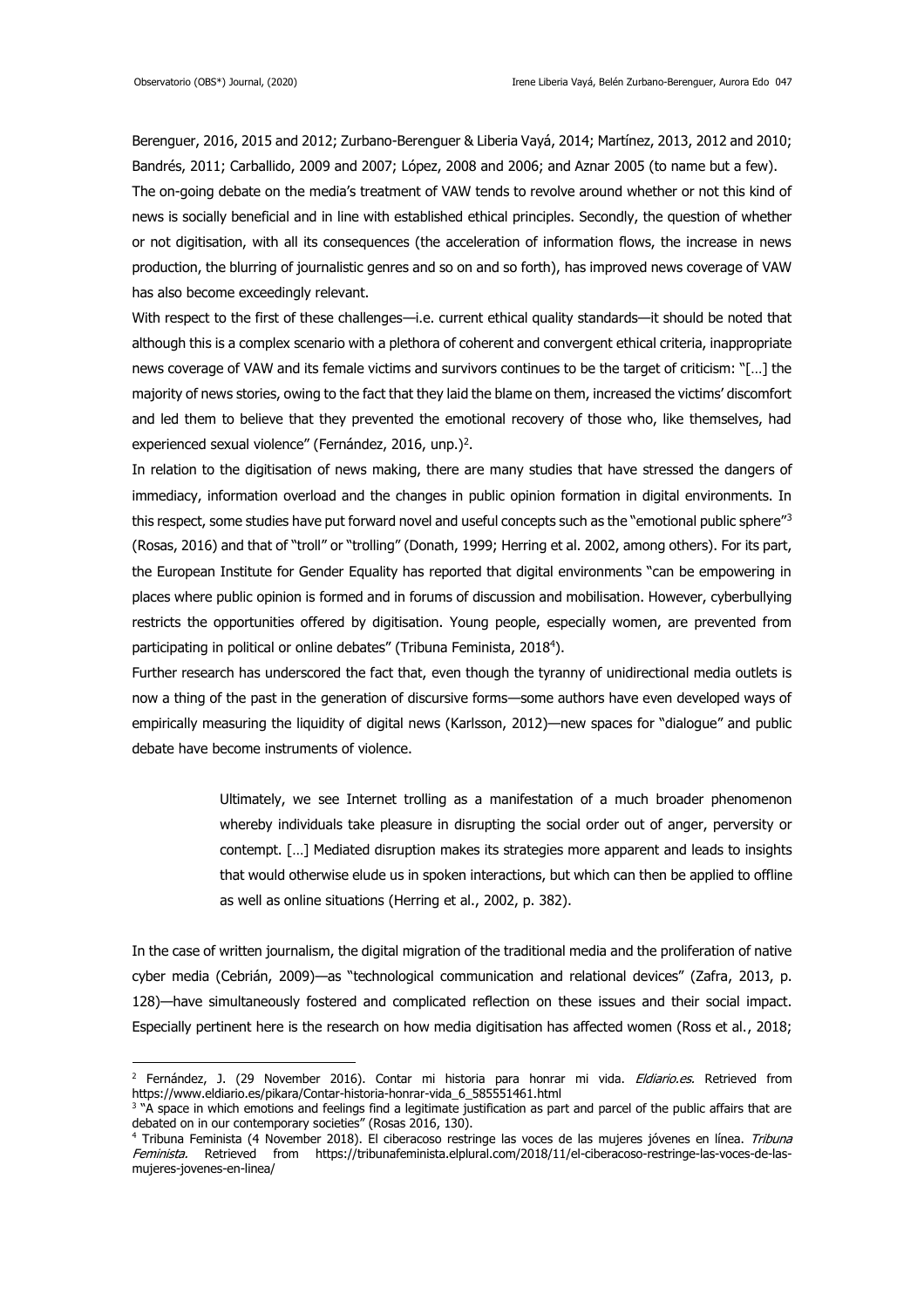Jung Yun et al., 2007), primarily those contributions that address feminist initiatives aimed at tackling the problem of violence—such as those of black feminism (Williams, 2015)—or the counter-hegemonic capacity of the digital space in the context of sexual violence (Salter, 2013).

The aim of this work, which falls within the scope of this now not so novel digital news environment, is to (re)consider whether or not the ways in which VAW is publically conveyed have been affected and, if so, how. To this end, allowances have been made for those approaches that contend that one of the key aspects when discussing different types of gender-based violence, news quality and the digital environment is the (professional) feminist perspective. In this sense and from a broad perspective, women have found in the consolidation of digital platforms and media "a renewed opportunity to promote their active presence in information content and to tackle their under-representation in the media" (Rivero Santamarina & Larrondo Ureta, 2016, p. 121). Likewise, as Fernández observes, it speaks volumes that "the feminist media have also played an important role in the denaturalisation of day-to-day sexual and gender-based violence" (2016, unp.).

#### **Objectives, sample scope and analytical procedure**

## Study objectives

The aim of this research is to perform an initial approach to the treatment of femicides in Spanish native digital news outlets.

The main objectives of this study can be summarised as follows:

1. To compare the number of news stories on femicides published in the five native digital outlets analysed here, during the calendar year of 2017, with the number of femicides committed during the same period.

2. To assess the average quality of news stories on femicides published in the five native digital outlets analysed here.

3. To identify any significant differences between the average news quality of the native digital news outlets with an explicit gender/feminist perspective and those without one.

4. To determine which quality indicators had a higher or lower frequency, as well as any possible differences between the native digital news outlets with an explicit gender/feminist perspective and those without one.

5. To contribute to fine tune and validate the tool designed by Zurbano-Berenguer and García-Gordillo (2017), reviewing the indicators and adapting them to new digital formats.

## Study sample and justification

The news items selected for analysis were all retrieved from the Spanish native digital news outlets analysed here, given that the prime objective of this study was to identify patterns in and to gauge the quality of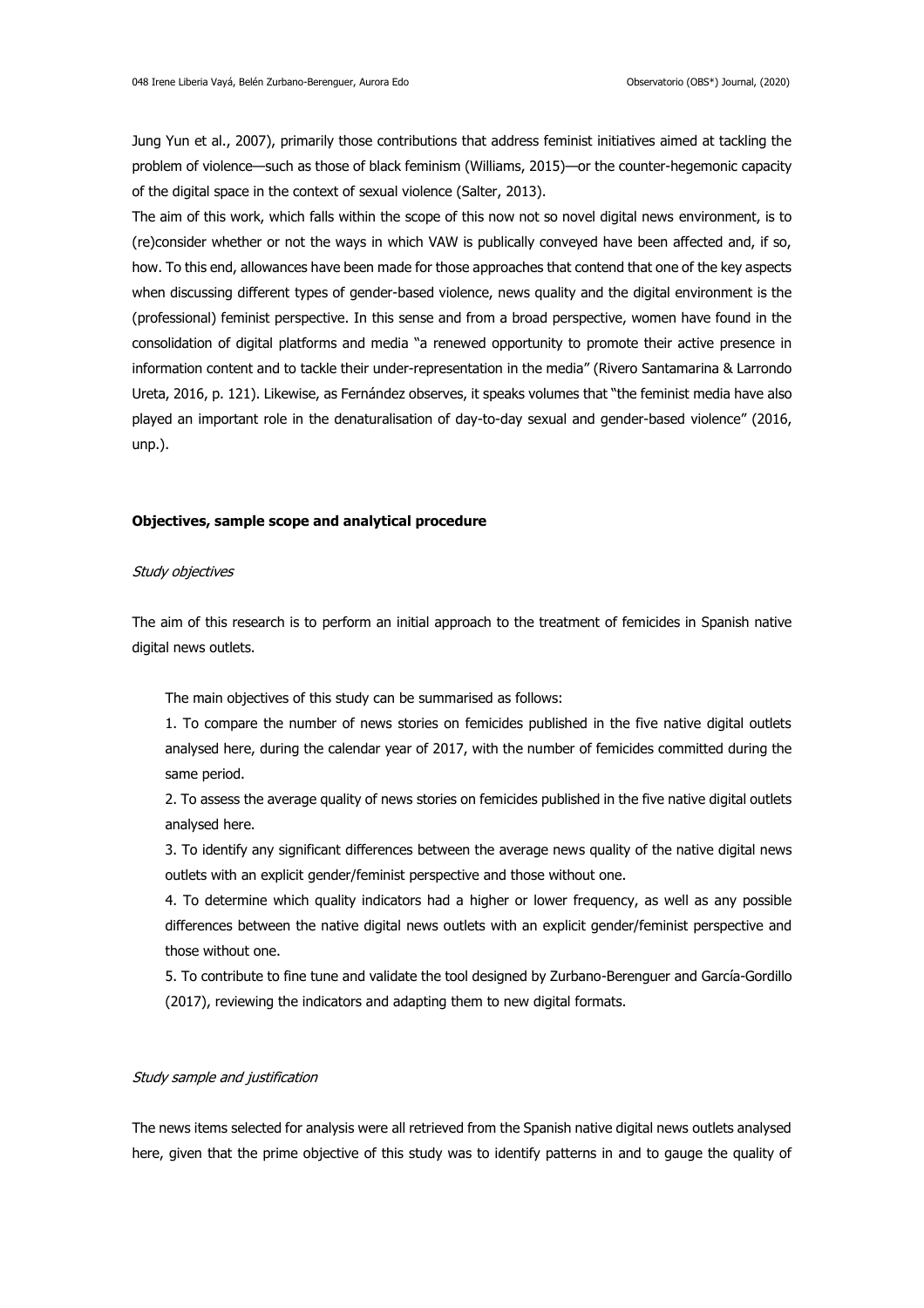their news coverage and treatment of femicides. The three most important native digital news outlets in terms of readership numbers—El Confidencial, OkDiario and El Español—plus another two with an explicit gender/feminist perspective and a relevant circulation—*eldiario.es* and *El Huffington Post<sup>3</sup>—*were chosen from a universe formed by all of the native digital news outlets displaying these characteristics<sup>6</sup>.

To obtain significant but not necessarily unversalizable data it was decided to limit the study time frame to one year. Accordingly, all the news items on femicides published in the aforementioned digital news outlets during 2017, the last full calendar year before undertaking the research, were retrieved.

With respect to the "news" genre, priority was given to the newsworthiness of the information and the type of headline over the purity of the genre itself, since allowances were made for the fact that new digital formats have undeniably expedited news making. Thus, with regard to those news items that, albeit of an informational nature, were on the border between current affairs and court reporting, the established criterion was in the main inclusive. That is, news stories of a hybrid or ambiguous genre—although very few in contrast to pieces making up the "news" in the more traditional sense—were also included in the sample, due to the fact that the aim was to analyse all those texts that, meeting the established criteria, contributed to generate maps of femicides in the minds of the public at large. For their part, news items belonging to the opinion piece or interpretation genre were excluded.

## Sample selection procedure

When creating the analytical corpus, all those news stories on femicides published in 2017 were retrieved (a total of 276). Broadly speaking, the following selection criteria were employed:

- A search, using the tools inherent to the native digital news outlets (all of which have general search engines), was performed on the following keywords: "gender violence", "gender-based violence", "domestic violence", "murder" and "woman"<sup>7</sup> .
- Similarly, the five digital news outlets analysed here were browsed to check whether or not they included specific VAW-related sections, sub-sections, tabs, etc., and if so, all of the new items published in 2017 were retrieved and analysed.
- News items on cases occurring both in Spain and in other countries appearing in the search results (admittedly very few and far between or non-existent in the majority of the native digital outlets analysed here) were taken into account.

<sup>-</sup><sup>5</sup> In order to obtain the most comprehensive results, it was initially intended to include a third native digital news outlet with a gender perspective. The only one with an explicitly feminist editorial line, apart from *eldiario.es* and El Huffington Post, is lamarea.com. However, after performing the relevant searches, it was impossible to obtain results complying with the selection criteria of this study, due to the fact that this digital news outlet, extremely concerned about quality news on VAW, mainly publishes critical-reflective texts and content inherent to more analytical and opinion-interpretive genres. <sup>6</sup> A selection based on the data provided by ComsCore, a leading international company in measuring digital audiences and chosen in 2018 as the yardstick for the digital ecosystem in Spain by the Interactive Advertising Bureau (IAB Spain), the Association for Communication Media Research (AIMC) and the Spanish Advertisers Association (AEA).

<sup>&</sup>lt;sup>7</sup> The Spanish keywords employed in the searches were as follows (in the same order as they appear here): "*violencia de* género", "violencia machista", "violencia doméstica", "asesinato" and "mujer".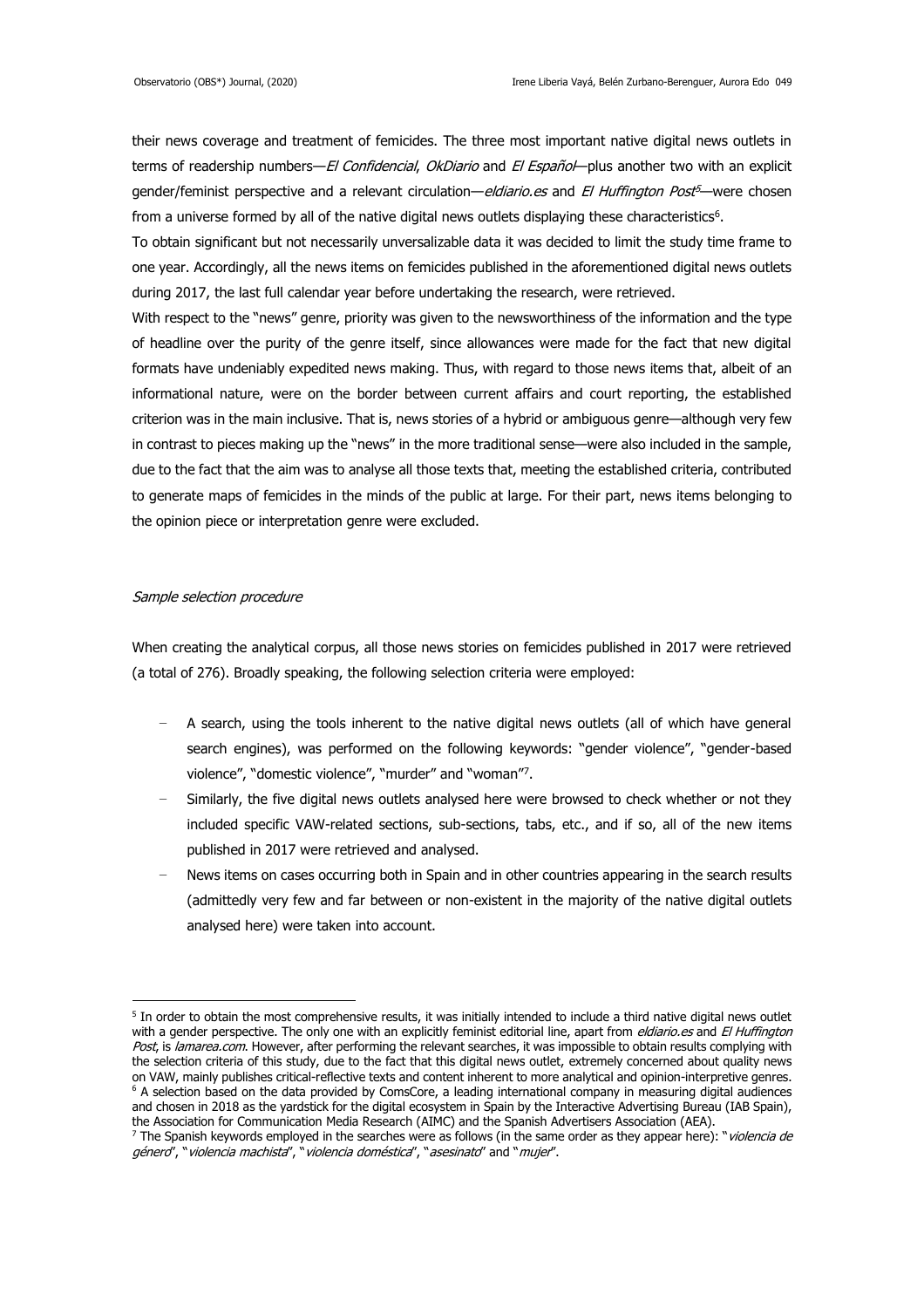From these results, only those stories dealing with murders and whose formal parameters fell, generally speaking, into the "news" category were considered, while discarding opinion pieces, reports, news on other types of VAW, etc.

Some of the particularities of the documentary search performed on each one of the five native digital outlets analysed here are described in further detail below:

- El Confidencial: its tags included "gender violence" and "deaths caused by gender violence". All the news items from 2017 that satisfied the criteria described above for those grouped under these two tags were selected, while the corpus was completed by performing a search on the aforementioned keywords.
- OkDiario: since this digital news outlet neither has specific sections or tags relating to the topic, a general search was performed on the term "gender violence", yielding 941 results at the time, of which it was only possible to access the content of 10 search engine results pages (hereinafter, SERPs) (where, needless to say, not all the 941 items were to be found). After ordering the results by relevance (since when ordered by date, only news items published as from December 2017 could be accessed), all those news items published in 2017 were selected. Following this, the operation was repeated with the search results for "gender-based violence", "domestic violence" and "murder of women". Consequently, it was assumed that in all likelihood there were news items that had not appeared in the 10 SERPs that *OkDiario* allows users to consult because it had not considered them to be "relevant enough".
- El Español: "Topics" includes a "Gender violence" section from where all the news items published in 2017 that met the selection criteria described above were retrieved. Furthermore, the documentary search was supplemented by other related topics such as "sexual abuse", "rape", "murder" and "sexual harassment". To this were added keyword searches using the news outlet's general search engine.
- eldiario.es: "Gender violence" and "Gender-based violence" appear in the news outlet's "Topics" and "Further approaches" sections, in which a search was performed on these two terms to retrieve news items published in 2017 that satisfied the aforementioned criteria. This was then supplemented by keyword searches using eldiario.es' general search engine.
- El Huffington Post: the "Politics" section includes a "Gender-based violence" subsection, from where useful information for the study was retrieved. The search performed in this specific section was then supplemented, as before, by others on the aforesaid keywords using the news outlet's general search engine.

### Quality measurement tool

To assess news quality, a version of the tool designed by Zurbano-Berenguer and García-Gordillo (2017) (see Table 1) was employed. The process of adapting and fine tuning the tool involved eliminating Item 22, referring to the placement of news items "in visible positions", on the understanding that this item should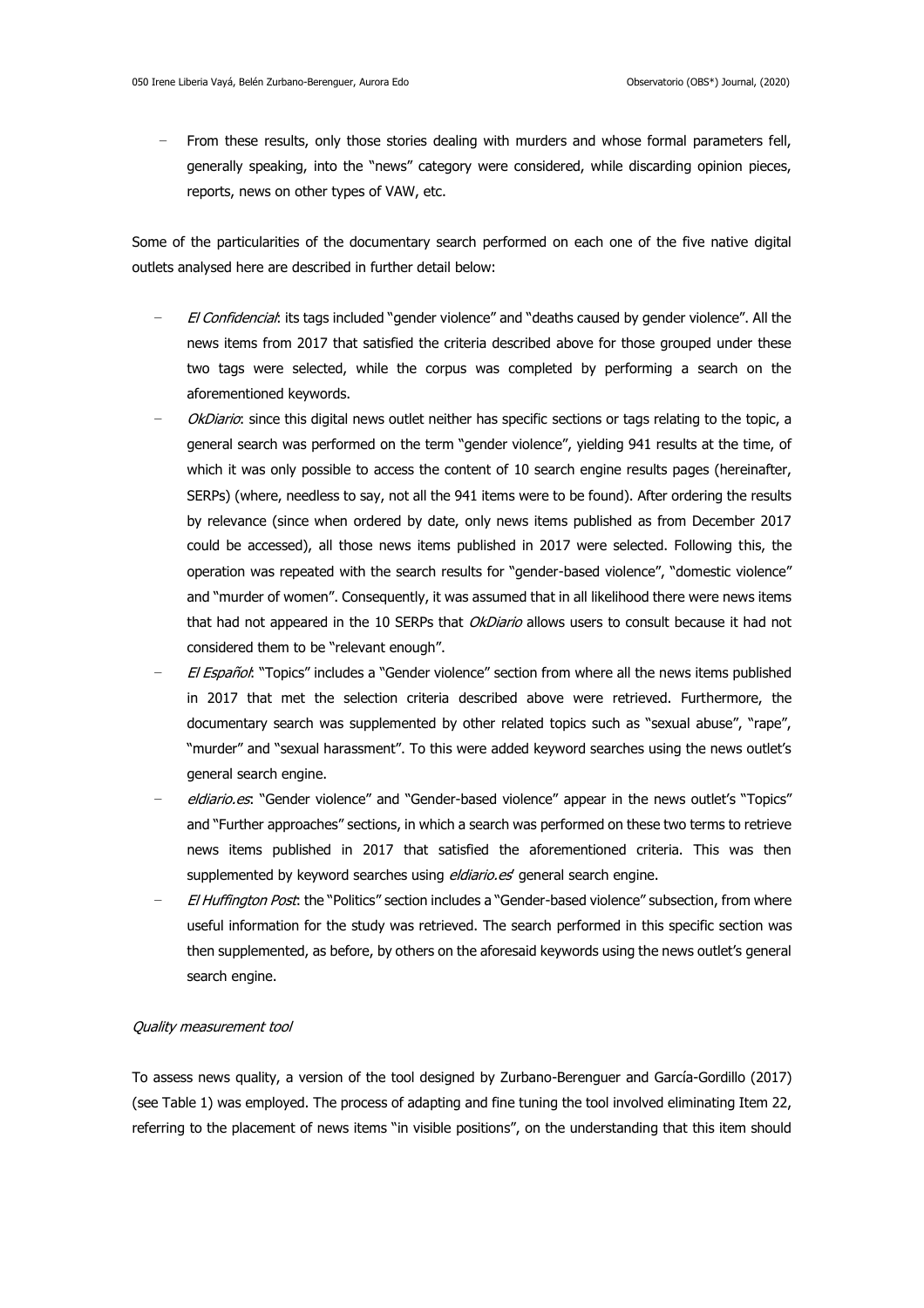be thoroughly reconsidered in the digital environment. Additionally, some of the indicators were described more clearly in order to adapt them to the digital context.

## **Table 1:** Tool for measuring the ethical quality of news on VAW.

Adaptation of the "Ethical review worksheet for news on VAW", designed by Zurbano-Berenguer and García-Gordillo (2017).

| <b>INSTRUCTIONS</b>                                                                                                                    |           |     |  |  |  |
|----------------------------------------------------------------------------------------------------------------------------------------|-----------|-----|--|--|--|
| Item assessment: to evaluate compliance with the ethical quality standards for news on VAW, analysts should answer the questions       |           |     |  |  |  |
| posed in the following questionnaire. Answers are presented in a dichotomous form (i.e. it is only possible to answer "yes" or "no").  |           |     |  |  |  |
| In some cases, broader explanations and/or specific cases are provided to facilitate its application. If doubts persist, the criterion |           |     |  |  |  |
| that should be followed is that of answering the question posed.                                                                       |           |     |  |  |  |
| <b>ASSESSMENT</b>                                                                                                                      |           |     |  |  |  |
| The assessment of ethical quality is the result of a positive evaluation of the items or a non-evaluation of ethical non-compliance.   |           |     |  |  |  |
| The greater the compliance with ethical recommendations, the higher the score and, therefore, the higher the quality.                  |           |     |  |  |  |
| $N = 0$<br>6<br>$N =$ numerical score obtained<br>13<br>21                                                                             |           |     |  |  |  |
| Medium<br>$Q =$ ethical assessment of the news story<br>High<br>$Q =$<br>Low                                                           |           |     |  |  |  |
| <b>CONTEXT</b>                                                                                                                         | <b>No</b> | Yes |  |  |  |
| 1. Are some of the following terms literally mentioned in the news story: human rights, social problem and/or                          |           |     |  |  |  |
| structural problem?                                                                                                                    | 0         | 1   |  |  |  |
| 2. Is a specific term employed to frame the news story?                                                                                |           |     |  |  |  |
| Like, for example, "gender violence", "femicide", "new gender crime", etc.                                                             | 0         | 1   |  |  |  |
| 3. Are statistics on VAW at a different level (global, state, regional) provided to frame the case being reported in                   |           |     |  |  |  |
| the context of a more widespread social problem?                                                                                       | 0         | 1   |  |  |  |
| <b>APPROACH</b>                                                                                                                        |           |     |  |  |  |
| 4. Is more than one form of violence mentioned? Namely, do two or more forms of violence-physical,                                     |           |     |  |  |  |
| psychological, sexual, etc.—appear in the news story?                                                                                  | 0         |     |  |  |  |
| It does not matter whether the forms of violence are related to the case or included to discuss VAW in                                 |           | 1   |  |  |  |
| general.                                                                                                                               |           |     |  |  |  |
| <b>SOURCES</b>                                                                                                                         |           |     |  |  |  |
| 5. Are there at least two clearly identified information sources in the news story?                                                    | 0         | 1   |  |  |  |
| For instance: the police and neighbours.<br>$\bullet$                                                                                  |           |     |  |  |  |
| 6. Are all the sources employed official and/or expert?                                                                                |           |     |  |  |  |
| The term "official sources" refers to those of an institutional nature: the police, local councils, health<br>0<br>1                   |           |     |  |  |  |
| services, etc.; and "expert sources" to those with a specific knowledge of the subject: women's                                        |           |     |  |  |  |
| associations, specialised health workers, investigators, etc.                                                                          |           |     |  |  |  |
| 7. Do some of the expert sources consulted belong to women's and/or care organisations?                                                |           |     |  |  |  |
| These "sources" include the following: women's associations, specialised services for victims as a whole,                              |           |     |  |  |  |
| feminist groups, governmental and non-governmental organisations and institutions, etc. In short, they                                 |           |     |  |  |  |
| include all those (more or less informal) organisations dedicated to women's care (irrespective of whether                             |           |     |  |  |  |
| or not they are victims) on a daily basis.                                                                                             |           |     |  |  |  |
| <b>IDENTITY</b>                                                                                                                        |           |     |  |  |  |
| 8. Does the information provided (including photographs, if they exist) allow for the identification of the victim or                  | 1         | 0   |  |  |  |
| her immediate circle?                                                                                                                  |           |     |  |  |  |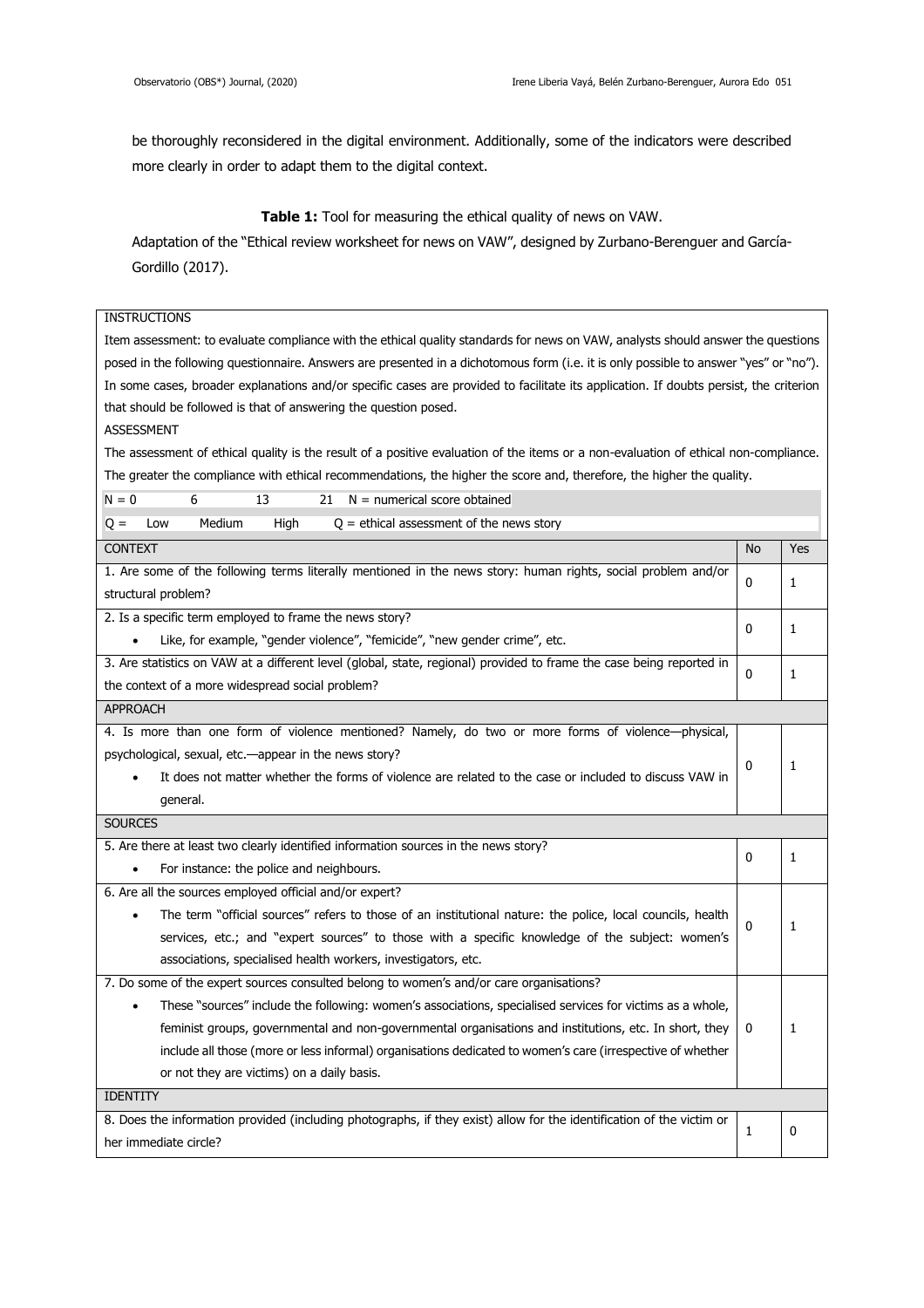$\blacksquare$ 

| TERMINOLOGY                                                                                                        |              |   |  |
|--------------------------------------------------------------------------------------------------------------------|--------------|---|--|
| 9. Do the terms employed to refer to the problem in question include any of the following: violence against women, | $\mathbf{0}$ | 1 |  |
| gender violence or gender-based violence?                                                                          |              |   |  |
| 10. Do any of the following terms appear in the news story: domestic violence, love, quarrels, normal-normality,   |              |   |  |
| good man or woman?                                                                                                 | 1            | 0 |  |
| 11. Are several terms employed in the news story to refer to this problem?                                         |              |   |  |
| For instance, do the terms "gender violence" and "gender-based violence" or "gender violence" and                  | $\mathbf{0}$ |   |  |
| "femicide" appear in the news story (in any combination, but more than one of the terms recommended                |              | 1 |  |
| in ethical codes)?                                                                                                 |              |   |  |
| <b>CAUSES</b>                                                                                                      |              |   |  |
| 12. Are any causal explanations offered for the reported violence?                                                 |              |   |  |
| Is a "specific" explanation offered (separation, divorce, disputes, jealousy, etc.) for the aggression             | 1            | 0 |  |
| committed?                                                                                                         |              |   |  |
| 13. Is the reported violence associated with mental problems?                                                      |              |   |  |
| If no relationship has been established between VAW and mental problems, you should tick Box "No=1".<br>$\bullet$  |              |   |  |
| If VAW has been directly associated with a specific person or persons suffering from mental problems,              |              |   |  |
| but the case in question has been adequately explained and VAW has not been generally associated with              |              |   |  |
| mental problems, you should tick Box "No=1".                                                                       | 1            | 0 |  |
| If a general relationship has been established between VAW and mental problems or the case in question<br>٠        |              |   |  |
| has not been adequately explained, thus showing that a person's mental problems might have been the                |              |   |  |
| cause behind a case of VAW, you should tick Box "Yes=0".                                                           |              |   |  |
| 14. Has information on the socio-economic status, nationality or religion of the people involved been included?    |              |   |  |
|                                                                                                                    |              |   |  |
| If there is reference to any of these three aspects (socio-economic status, nationality or religion), without<br>٠ |              |   |  |
| this being in any way relevant to the news story, you should tick Box "Yes=0".                                     |              |   |  |
| If it has been deemed strictly necessary to include this type of information (socio-economic status,               | 1            | 0 |  |
| nationality or religion) in the particular context of the aggression being reported and if the fact that there     |              |   |  |
| is no such thing as "established profiles" of aggressors and victims in cases of gender violence has been          |              |   |  |
| adequately explained, you should tick Box "No=1".                                                                  |              |   |  |
| <b>NEWS WRITING</b>                                                                                                |              |   |  |
| 15. Is the modus operandi of the aggressor described in detail?                                                    |              |   |  |
| "Modus operandi" refers to both the way in which the aggression has been carried out (stabbing,<br>٠               | 1            | 0 |  |
| gunshot, etc.) and, in such an event, the weapon used.                                                             |              |   |  |
| 16. Are repetitive formulas like "new victim", "another woman has been assaulted" and/or "a new case of  "         | 1            | 0 |  |
| employed to report on the aggression?                                                                              |              |   |  |
| 17. Are qualifiers used to describe the people involved and/or their way of life?                                  | 1            | 0 |  |
| For example: "turbulent past", "strange".                                                                          |              |   |  |
| 18. Is the aggression described in a logical order ("a man has assaulted a women resulting in "), rather than      |              |   |  |
| using the passive voice and thus reversing the roles ("a woman has died after being stabbed by her husband")?      |              |   |  |
| If the active voice has been employed ("a man has assaulted a women resulting in  "), you should tick              | 0            | 1 |  |
| Box "Yes=1".                                                                                                       |              |   |  |
| <b>RESOURCES</b>                                                                                                   |              |   |  |
| 19. Is there any reference to the telephone number 016 or any other similar one, whether as an infographic         |              |   |  |
| resource (icon, photograph, etc.) or in the body copy of the news story?                                           | 0            | 1 |  |
| 20. Does the news story include at least one organisation specialising in women's care?                            | 0            | 1 |  |
|                                                                                                                    |              |   |  |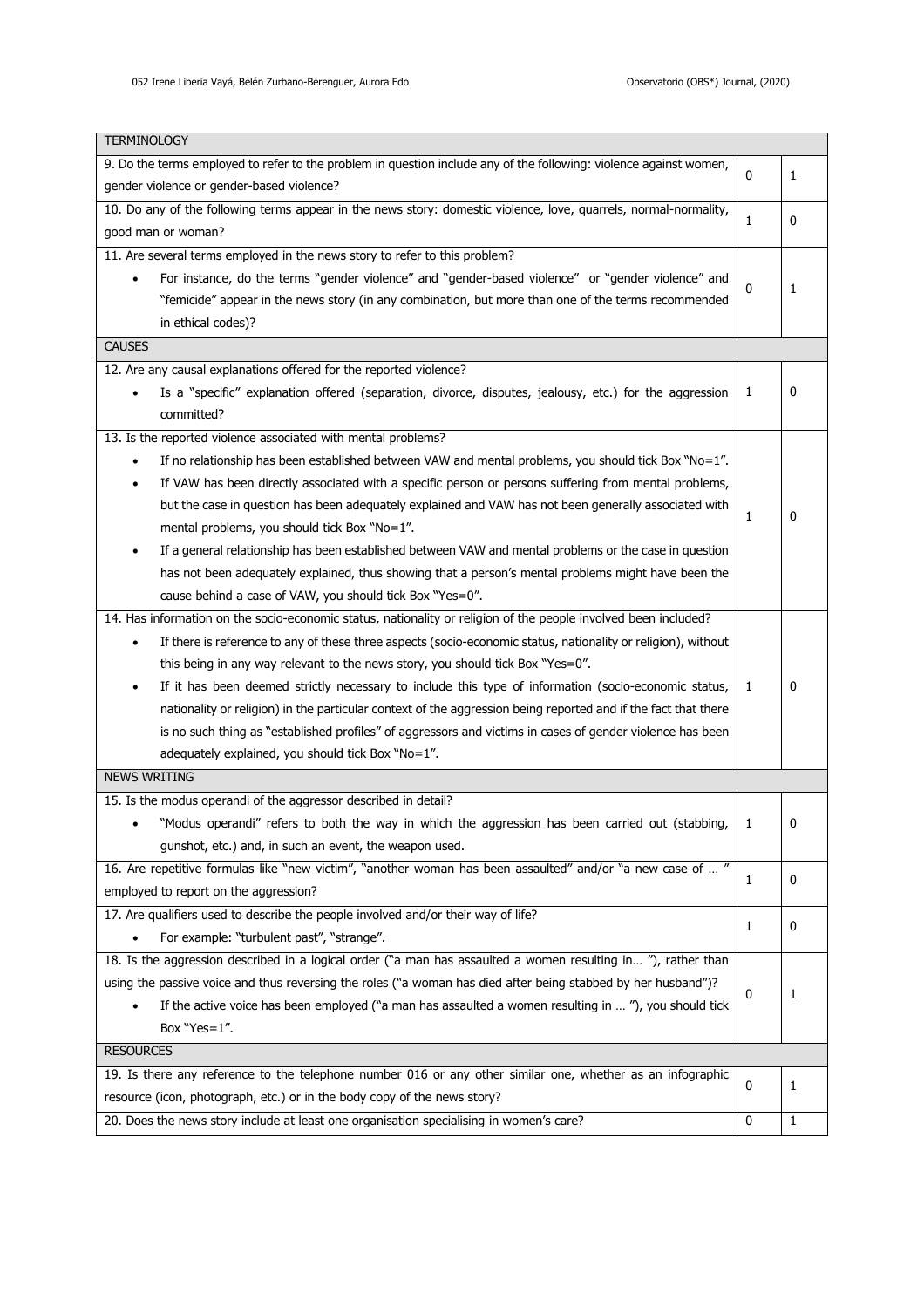| Regardless of whether the organisation is governmental (a regional assistance service for victims, for           |          |  |  |
|------------------------------------------------------------------------------------------------------------------|----------|--|--|
| example) or non-governmental (a women's association), if this information appears in the news story              |          |  |  |
| per se or as an interesting fact accompanying this, you should tick Box "Yes= $1$ ".                             |          |  |  |
| PLACEMENT/SECTION                                                                                                |          |  |  |
| 21. Is the news story located in the "Society" section or the "National/Spain", "Politics", etc., section?       |          |  |  |
| <b>IMAGES</b>                                                                                                    |          |  |  |
| [To be completed only when news stories include photographs, video and/or infographics]                          |          |  |  |
| 22. Does the news story include images of condemnation and/or repudiation (demonstrations, public statements,    | $\Omega$ |  |  |
| minutes of silence, etc.)?                                                                                       |          |  |  |
| 23. Does the news story include images of the victims(s), the aggressor(s), the murder weapon, the crime scene   |          |  |  |
| or the immediate circle of the victim(s) (home, workplace, etc.)?                                                |          |  |  |
| If any of these elements has been included, you should tick Box "Yes= $0$ ".                                     |          |  |  |
| 24. Does the news story contain some or other graphic resource (table, figure, etc.) with demographic statistics | $\Omega$ |  |  |
| pertaining to VAW?                                                                                               |          |  |  |
| <b>TOTAL SCORE</b>                                                                                               |          |  |  |

## Coding process

As to the analysis of the sample, a standard coding procedure was agreed upon. Afterwards, a pilot test was conducted with a view to verifying whether or not the coding was consistent with an identical reduced sample, thus achieving a high degree of inter-coder reliability. In addition, throughout the process ambiguous items were discussed and agreed upon to guarantee analytical coherence and minimise as much as possible the inter-coders' interpretive variability.

## **Results**

The sample and its structure

The study sample comprised a total of 276 news items distributed as follows:

**Table 2:** Study sample and news published by benchmark native digital news outlet. Own elaboration.

| <b>Digital news outlet</b>   | <b>News</b> | Percentage of the sample |
|------------------------------|-------------|--------------------------|
| 1. El Español                | 65          | 23.55%                   |
| 2. El Confidencial           | 44          | 15.94%                   |
| 3. OkDiario                  | 29          | 10.51%                   |
| 4. eldiario.es               | 72          | 26.09%                   |
| <b>5. El Huffington Post</b> | 66          | 23.91%                   |
| TOTAL                        | 276         | 100.00%                  |

Of the 276 news items making up the sample, the vast majority (90.58 per cent) included some type of infographics, whereas 26 only included text.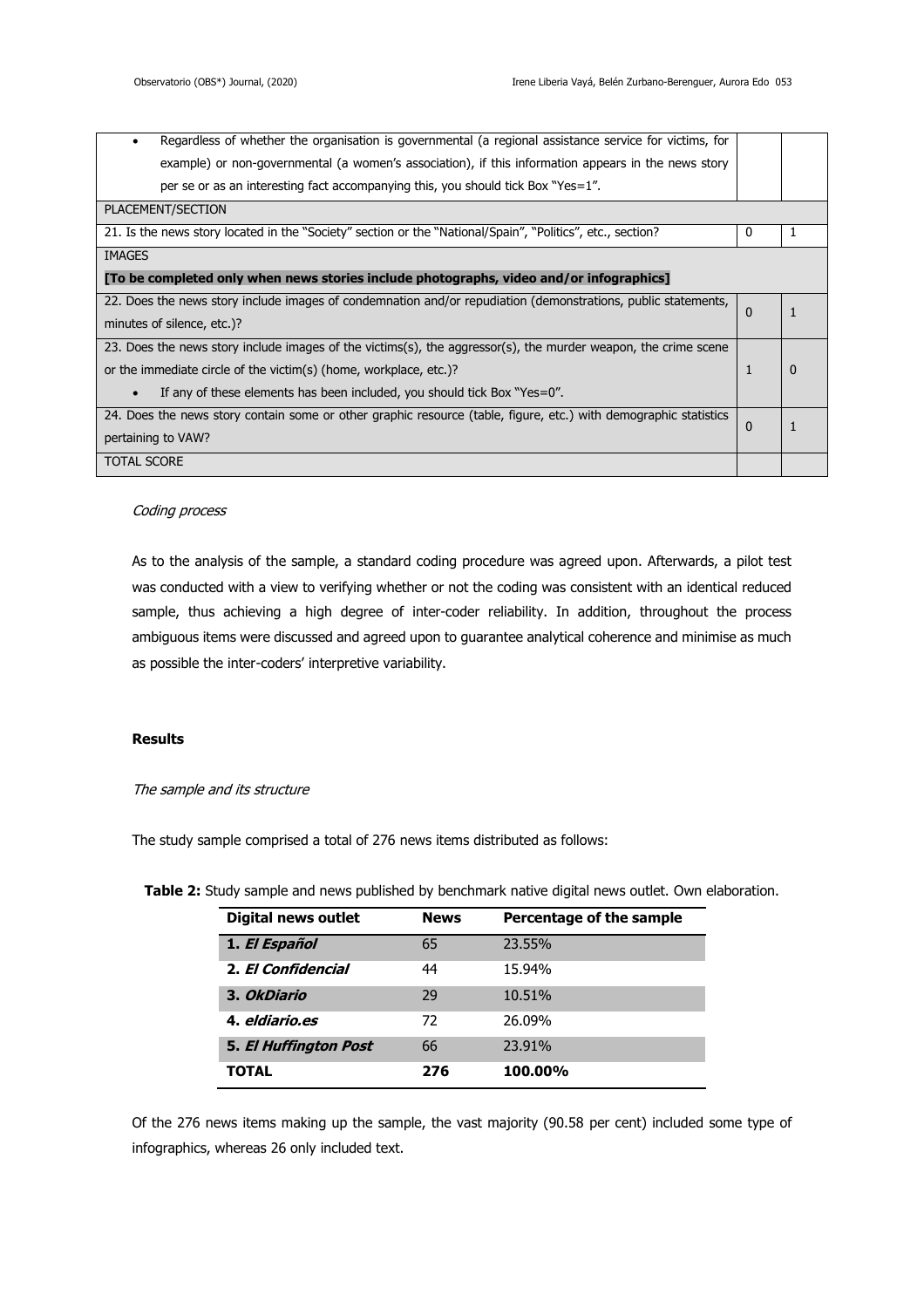| <b>News with images</b>           | 250                     |                             |  |  |
|-----------------------------------|-------------------------|-----------------------------|--|--|
| News items by digital news outlet |                         |                             |  |  |
| <b>Digital news outlet</b>        | <b>News with images</b> | % in relation to total news |  |  |
| 1. El Español                     | 44                      | 67.69%                      |  |  |
| 2. El Confidencial                | 44                      | 100.00%                     |  |  |
| 3. OkDiario                       | 29                      | 100.00%                     |  |  |
| 4. eldiario.es                    | 68                      | 94.44%                      |  |  |
| <b>5. El Huffington Post</b>      | 65                      | 98.48%                      |  |  |
| <b>TOTAL</b>                      | 250                     | 90.58%                      |  |  |

**Table 3:** News items containing some or other graphic information. Own elaboration.

In light of the data provided by the sample in relation to the use of graphic resources, even though there were no significant differences, it is important to note certain coincidences between the native digital news outlets with a gender perspective, on the one hand, and the majority of those without a clear feminist slant, on the other. Specifically, the two feminist digital media had opted, at some time or another, not to offer this type of information, whereas all the news items of two of the three non-feminist news outlets were accompanied by some type of graphic resource.

#### Coverage

1

With respect to Objective 1 (to compare the number of news stories on femicides published in the native digital outlets analysed here, during the calendar year of 2017, with the number of femicides committed during the same period), it can be observed that versus the 51 femicides committed in Spain, according to the figures released by the Government Delegation for Gender-based Violence (Ministry of the Presidency, Parliament Relations and Equality), the average number of news stories published was 55.2. When this information is analysed while considering the criteria of "news follow-up" and "newsworthiness", an insightful conclusion can be drawn: not all femicides receive media coverage. In this respect, the news coverage indicators for OkDiario (29 news stories on femicides in 2017) and El Confidencial (44 items) were surprisingly low. For their part, the native digital news outlets that published the largest number of news items in this regard were those that profess to be feminist (eldiario.es and El Huffington Post), while OkDiario, whose stated ideology and editorial line have little or nothing to do with the pursuit of real and effective gender equality, the lowest number $8$ .

The criteria of "news follow-up" and "newsworthiness" influenced the fact that in specific cases (e.g. Diana Quer, the pilgrim Denise Theim, murdered on the Way of St James, and Marina Okarynska and Laura del Hoyo, both murdered by Sergio Morate in what has also come to be known as "the Cuenca crime") gave

<sup>&</sup>lt;sup>8</sup> Nonetheless, this affirmation should be treated with caution, since, as already noted, due to the problems that arose when using OkDiarids search engine to access news on VAW, the number of news stories about femicides finally retrieved might have been quite a bit lower than that which it actually published in 2017. This caveat should be taken into account whenever attempting to interpret the results for this digital media outlet and the frequency with which it published this kind of news.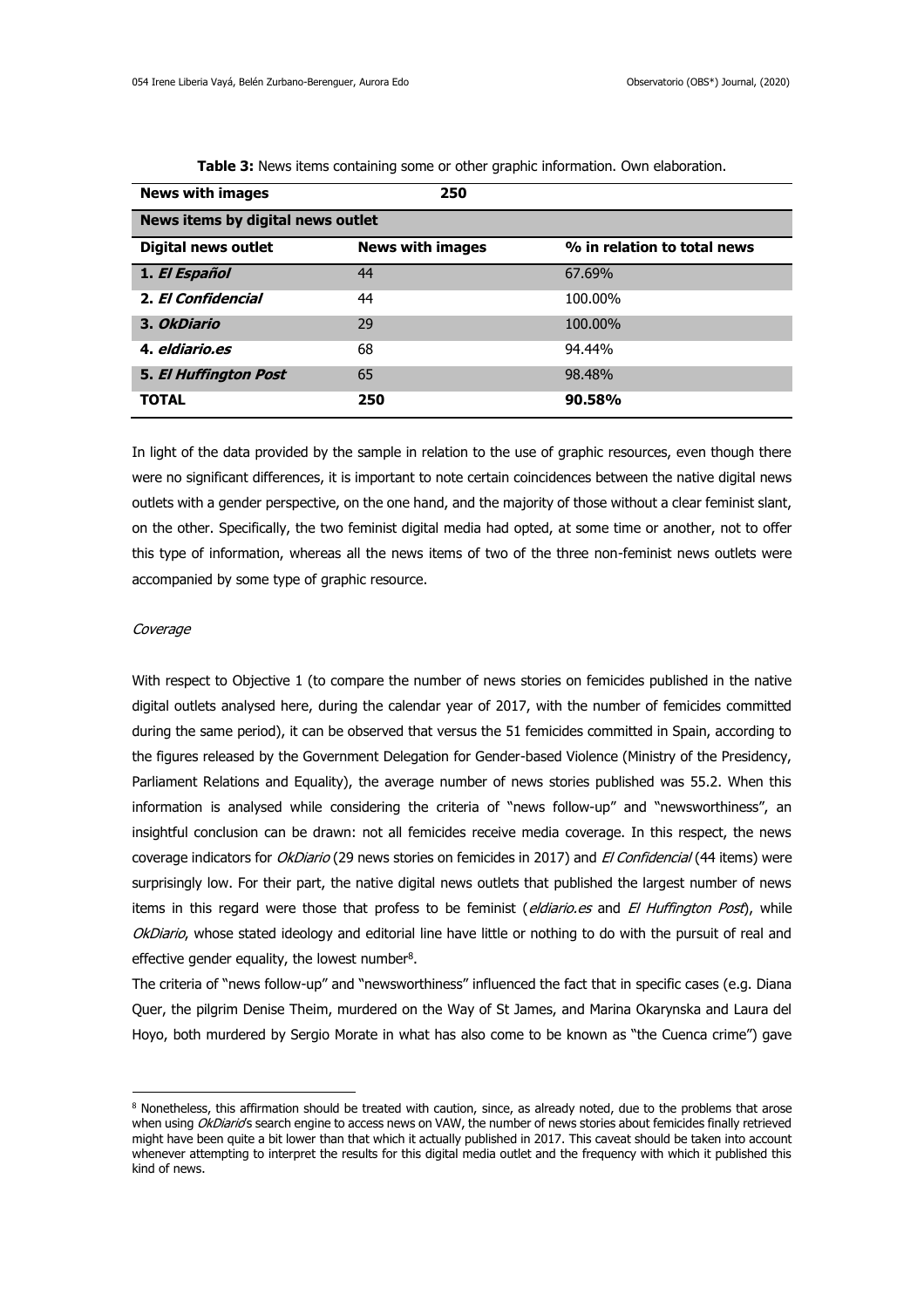rise to several news stories, while other similar crimes with less media impact or which were not followed up on only merited one news story or, as indicated by the data, none whatsoever.

## Average news quality and the differences between the feminist and non-feminist native digital news outlets

The results relating to Objectives 2 and 3 (to assess the average quality of news stories on femicides published in the five native digital outlets analysed here and to identify any significant differences between the average news quality of those with an explicit gender/feminist perspective and those without one) were as follows: (1) the average quality of the news items was 10.70 out of a maximum of 21 points, which, according to the assessment tool employed, corresponds to an "average" ethical quality; and (2) the average news quality of the native digital news outlets judged to be feminist was higher than that of those without a gender perspective.

Figure 1 shows in ascending order the average score obtained by each native digital news outlet, according to the degree of compliance with the ethical criteria employed when dealing with VAW.



**Figure 1:** Average news quality. Own elaboration.

As can be seen in the previous graph, the difference between the feminist and non-feminist native digital news outlets in relation to the quality of the news published varied between 1.42 and 2.13 points. Regarding the average quality of infographics (Items 22, 23 and 24), varying between 0 and 3 points, for the 250 news items published with some or other graphic or iconic resource this was 0.72, a relatively low figure. As was the case with the average quality of textual or conceptual news content, the infographics of the native digital news outlets with an openly feminist perspective were more positively assessed.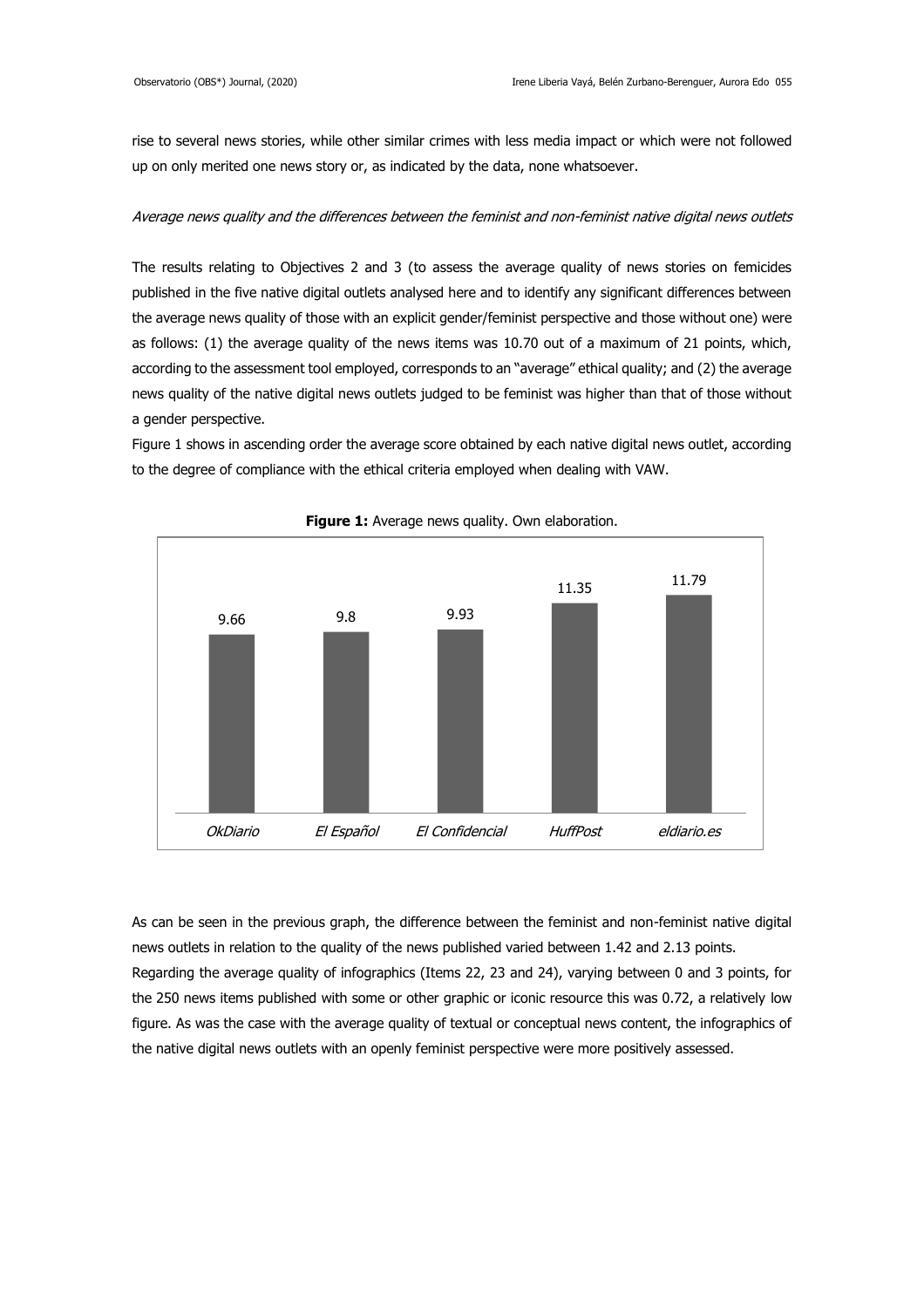

**Figure 2:** Average quality of graphic news content. Own elaboration.

#### The level of compliance with ethical criteria

With respect to Objective 4 (to determine which quality indicators had a higher or lower frequency, as well as any possible differences between the native digital news outlets with an explicit gender/feminist perspective and those without one), the disparity between the frequency of some of the indicators is also noteworthy. Thus, the ethical consensuses that had a frequency of over 90 per cent and that, as a result, can be assumed to be more established in professional journalism, were as follows: Item 10 (Do any of the following terms appear in the news story: domestic violence, love, quarrels, normal-normality, good man or woman?); Item 13 (Is the reported violence associated with mental problems?); and Item 17 (Are qualifiers used to describe the people involved and/or their way of life?). The answer to all these questions was "no" in over 90 per cent of the cases analysed here, thus complying with ethical recommendations.

Likewise, Indicators 12 (Are any causal explanations offered for the reported violence?) and 16 (Are repetitive formulas like "new victim", "another woman has been assaulted", "a new case of …" employed to report on the aggression?) had a high frequency (over 80 per cent), given that the questions posed received negative answers in the vast majority of cases, again in keeping with the ethical consensus.

However, the data obtained also point to the existence of certain ethical considerations with currently little impact on the news treatment of femicides. As can be observed in Figure 3, the indicators with a frequency lower than 10 per cent were as follows:

(1) Item 1 (Are some of the following terms literally mentioned in the news story: human rights, social problem and/or structural problem?): barely 1.09 per cent of news stories complied with the criterion of including references to one or more of these terms.

(2) Item 4 (Is more than one form of violence mentioned? Namely, do two or more forms of violence physical, psychological, sexual, etc.—appear in the news story?): only 6.88 per cent of the news stories reported on the frequent concurrence, according to the statistics, of several forms of violence.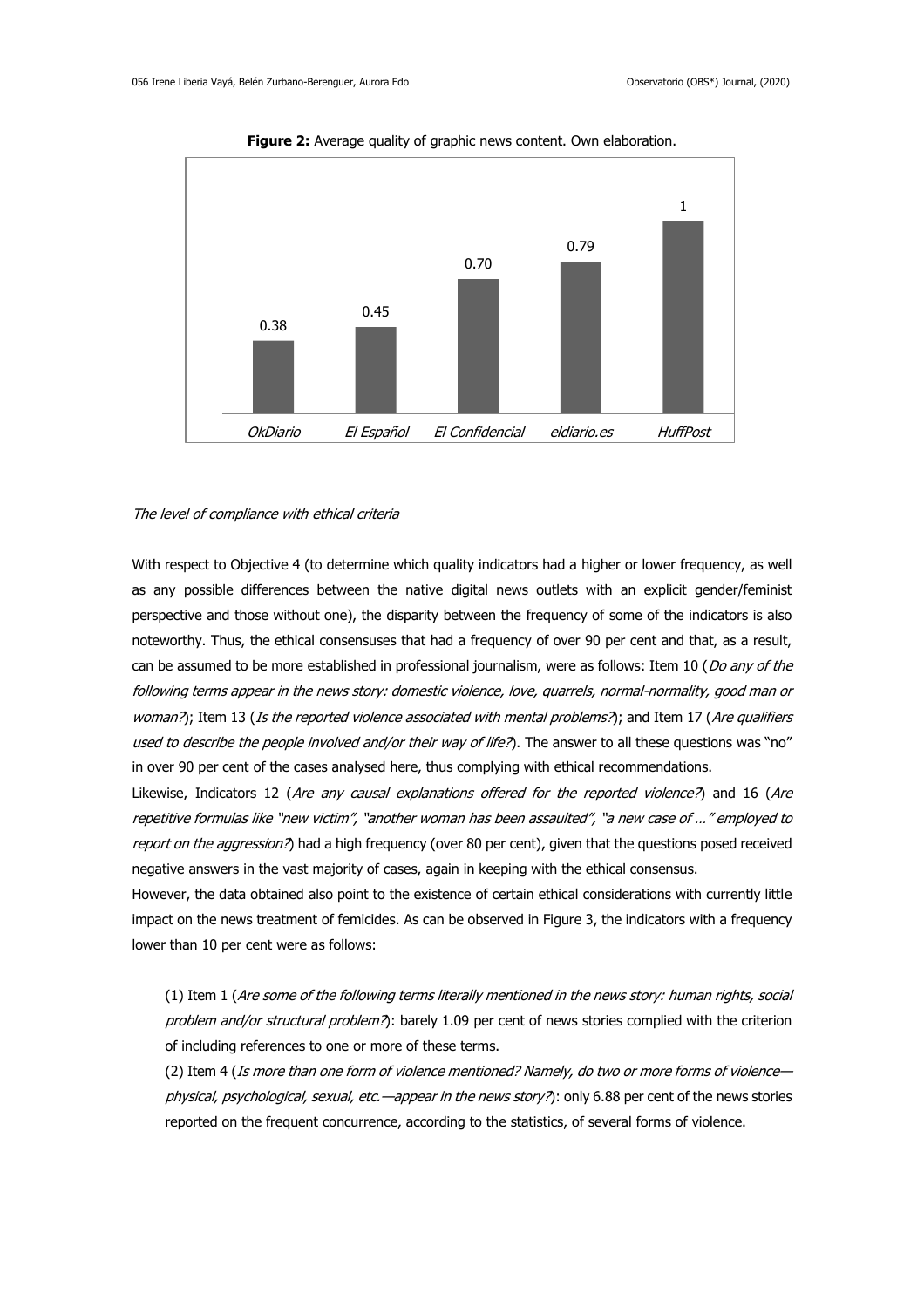1.90%

1  $\overline{\phantom{a}}$ 3 4 5 6 7 8 9 10 11  $12$ 

15.94%

37.68%

6.88%

57.25%

8.33%

49.64%

- (3) Item 7 (Do some of the expert sources consulted belong to women's and/or care organisations?):
- 8.33 per cent of the news stories had employed sources of this type.
- (4) Item 20 (Does the news story include at least one organisation specialising in women's care?):
- 2.17 per cent of the news stories provided information on organisations of this type.



39.96%

Item Item Item Item Item Item Item Item Item Item Item Item Item Item Item Item Item Item Item Item Item

13 14

33.33%

15 16 17 11.59%

18 19 20 21

2.17%

**Figure 3:** Level of compliance with quality indicators for textual and conceptual news content. Own

This analysis, especially designed to gain further insights into why certain recommendations go unheeded and how to contribute to remedy this state of affairs, employing other methodologies and techniques, has revealed compelling evidence as regards the graphic content indicators: Items 24 (Does the news story contain some or other graphic resource (table, figure, etc.) with demographic statistics pertaining to VAW?) and 22 (Does the news story include images of condemnation and/or repudiation (demonstrations, public statements, minutes of silence, etc.)?) were only considered in 7.2 and 11.2 per cent of the news stories, respectively. That is, most of the graphic resources employed were neither aimed at providing background statistical information (or of any other type), nor at calling attention to the public outcry against these aggressions.

In contrast, that 54 per cent of the news stories complied with Item 23 (i.e. that in 54 per cent of the cases the answer to the question, does the news story include images of the victims(s), the aggressor(s), the murder weapon, the crime scene or the immediate circle of the victim(s) (home, workplace, etc.)?, was "no", as can be seen in Figure 4) is a positive result. This is due to the fact that journalists are increasingly more reluctant to use photographs of the people involved, which, as indicated in ethical codes, only contributes to generate a social image of VAW associated with specific aggressions and one-off cases.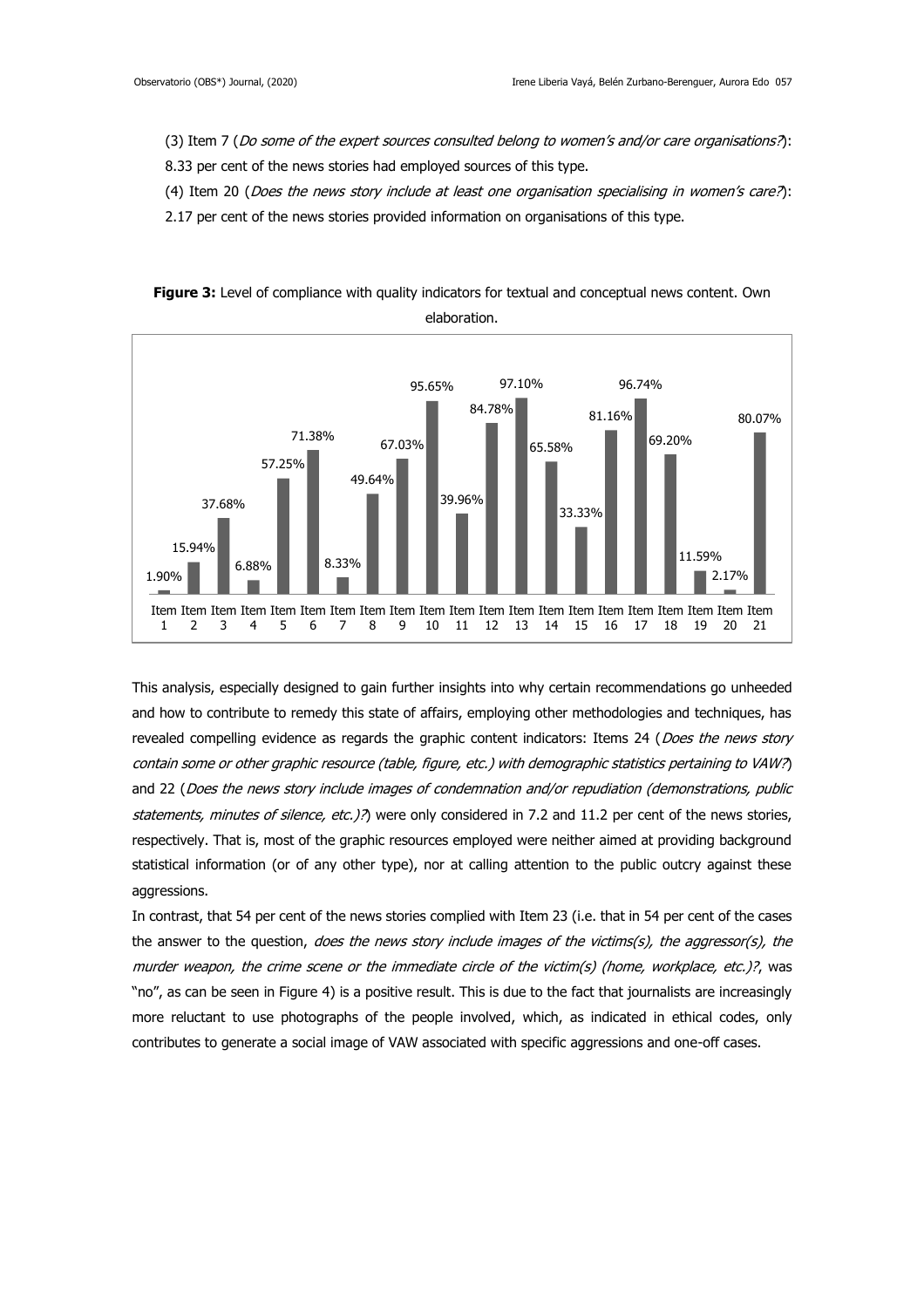

**Figure 4:** Level of compliance with quality indicators for news infographics. Own elaboration.

Moreover, some of the native digital news outlets analysed here normally included the telephone number 016<sup>9</sup> in their news stories or used infographics to contextualise the information, and even sometimes offered alternative—and more comprehensive—figures to the official ones, as was the case with El Huffington Post.

#### General qualitative questions

1

There are certain elements that qualitatively reinforce the numerical evidence of the higher average quality of the news published in the feminist native digital news outlets. These elements contribute to determine the real difference between those digital outlets with a gender perspective and those without one. Noteworthy elements include the following:

(1) Alternative death tolls that supplement (and conceptually redefine) the official figures, such as that offered by El Huffington Post; (2) the quasi-systematic use of infographics to make data on the number of women who have lodged a complaint, of children murdered or orphaned, etc., easier to grasp; (3) the widespread inclusion of the telephone number 016 in their news stories and in different formats (even sometimes reminding readers that it should be erased from the call list); (4) the consideration of certain cases as "gender violence", even when they are not generally regarded as such; for instance, eldiario.es in relation to the murder of the young woman Diana Quer; and (5) the use of images that, albeit not condemnatory, protect the identity of the victims and their families, thus going beyond the habitual alternative, namely, photographs of the state security forces. It can thus be claimed that the feminist native digital news outlets analysed here made a creative and novel effort to create new identifications in the minds of the general public by including other types of graphic resources such as maps and symbolic images.

All these elements, some of which are concealed by the cold statistics on compliance with ethical recommendations, allow us to confirm without a shadow of doubt the existence of differences in the treatment of VAW between the native digital news outlets that expressly adopt a gender perspective and those that do not.

<sup>9</sup> VAW telephone information and legal advice service, under the aegis of the Delegation for Gender-based Violence (Ministry of the Presidency, Parliament Relations and Equality).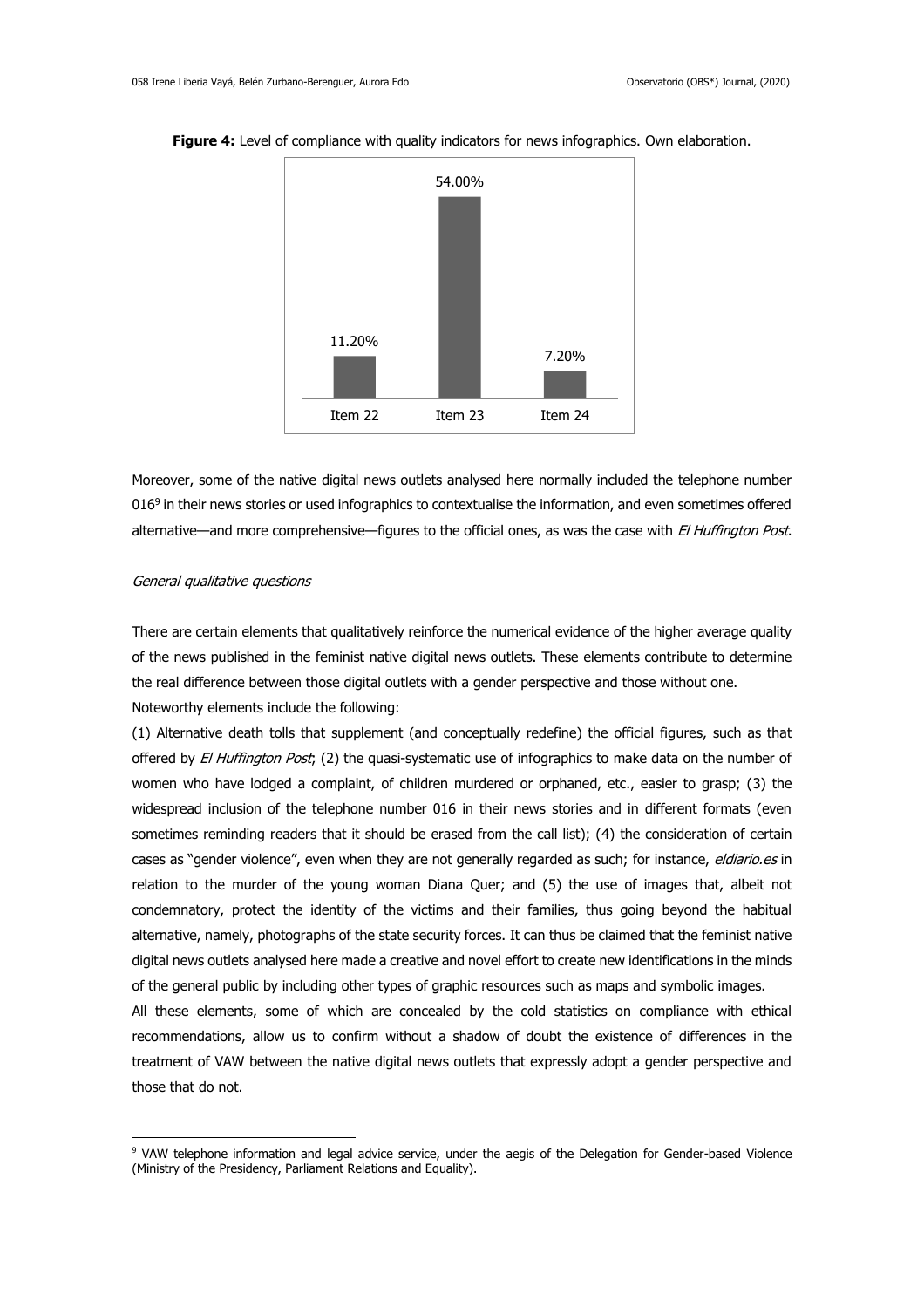## Considerations on the quality measurement tool

In relation to Objective 5 (to contribute to fine tune and validate the tool designed by Zurbano-Berenguer & García-Gordillo, 2017), its review and adaptation to the digital data analysis performed here have led to: (1) the discursive reworking of some of the items with respect to the original tool, with the aim of facilitating their comprehension and practical application; (2) the temporary elimination of Item 22 from the original worksheet, until a greater consensus on what is exactly a "visible position" in the digital environment is reached; and (3) the incorporation of not only photographs but also videos and infographics in the imagerelated items, objects of analysis that are now just as valid as the "traditional" elements of print news (such as headlines, terminology, photographs, etc.).

## Concerning the search engines and the organisation of information in the digital environment

It should be noted that a large number of problems were detected in the search engines of all the native digital news outlets analysed here, since many of their results were not directly related to the searches performed (or even had nothing to do with the keywords whatsoever on quite a few occasions). Furthermore, these search engines also left a lot to be desired regarding the order in which they provided results: the fact that searches could not be performed by year—which made it necessary to conduct a pageby-page review of all the results in order to find the dates of interest—was particularly exasperating. This meant that the data gathering process took much longer than expected, thus slowing down the research considerably.

## **Conclusions and discussion**

The data obtained allow us to confirm: (1) that news on femicides appearing in the leading native digital news outlets in Spain is of an average quality; (2) that according to the ethical consensus, there is evidence of a better news treatment on the part of the self-declared feminist native digital news outlets; and (3) that the level of compliance with ethical recommendations is still very patchy, sometimes very high and sometimes non-existent.

On the whole, the Spanish media are gradually increasingly their coverage of femicides and the greater news production in this respect is a fact that has been demonstrated here. From the so-called "police reports" or "crime news", dealing with particularly dramatic news stories (Menéndez, 2010), to current news coverage practices, the findings of this study coincide with the recent recognition of the media's proactivity (Carballido, 2009) and "positive" efforts (Alberdi & Matas, 2002) in this direction. Nevertheless, some news outlets continue to pay far too much attention to the most sensational and/or socially alarming murders. Accordingly, there is apparently no systematic coverage of, not to mention a uniform follow-up on, all the cases of femicides in Spain, with more importance (either quantitatively, in terms of the number of news stories published, or qualitatively: i.e. the length of the stories, the type of sources consulted, the journalistic resources employed, etc.) being given to some than to others. The greater coverage of femicides in the native digital news outlets considered to be feminist coincides with other studies that underscore both the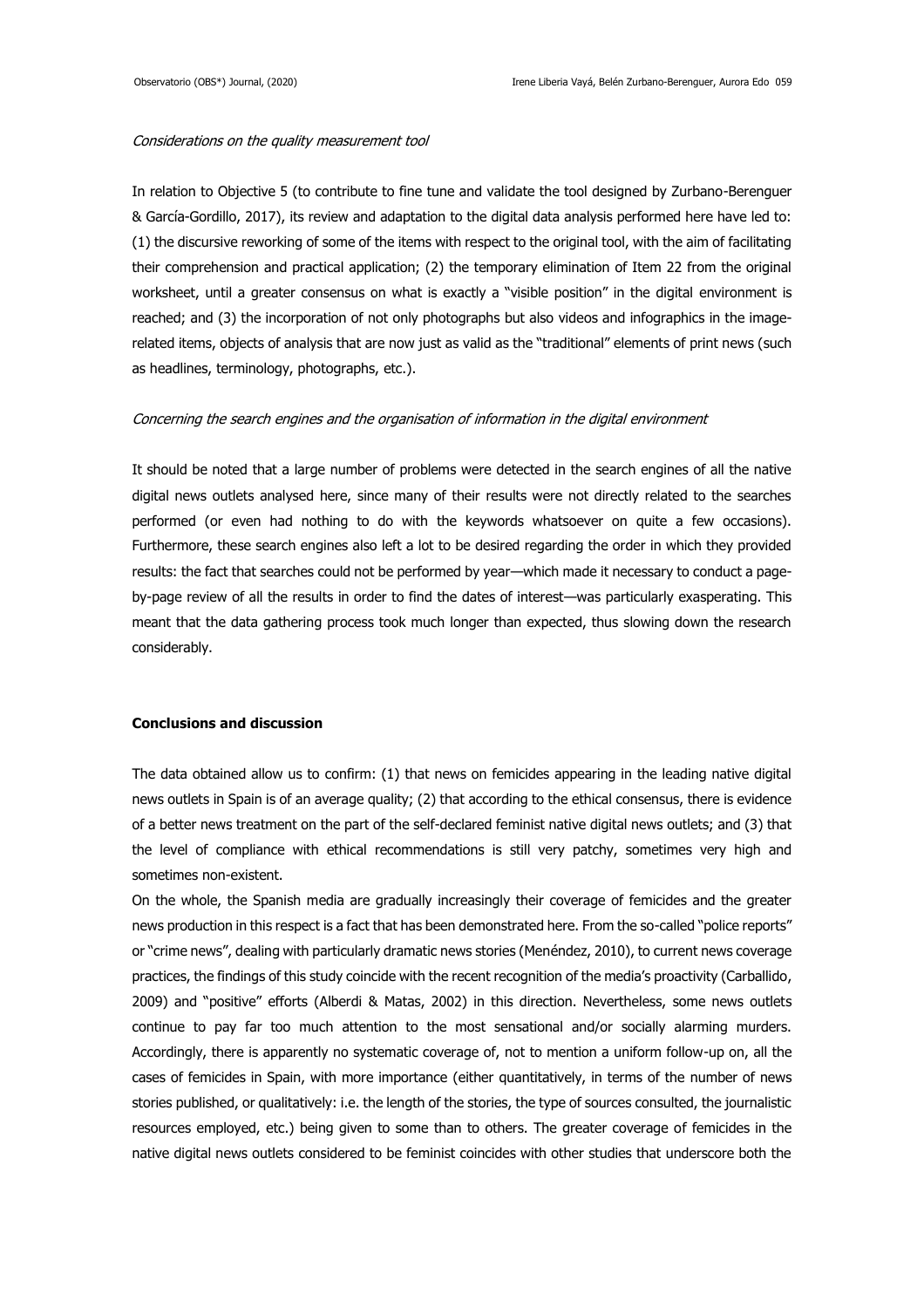existence of new ways of increasing the visibility of women and the fact that the digital media are a key tool to connect girls with feminism (Jackson, 2018).

Concerning the quality standards of the news analysed here, this study has highlighted both the professional consensuses on specific attitudes (reflected by the exceedingly high level of compliance with certain ethical recommendations) and the fact that, at the same time, other recommendations were totally ignored in dayto-day newsroom practice. Thus, in light of the results, Spanish digital journalism is concerned with covering femicides and avoiding repetitive discursive patterns or painting an imprecise picture of the problem (i.e. by attributing aggressions to the victim and/or her environment, to mental problems, to certain socio-economic contexts, etc.). However, there are still some ethical consensuses (Sutherland et al. 2016; Zurbano-Berenguer & García-Gordillo, 2017), deriving from ongoing academic, professional and social debates on the matter, which are hardly reflected at all in current journalistic practice, for which reason they deserve special attention in these conclusions.

In this regard, acknowledging the progress made or congratulating ourselves on having reached a reasonable (although not necessarily positive or widely beneficial) level of news coverage of VAW in only a few decades is neither here nor there. And not because the authors of this study (one of the first to be performed on the quality of news on VAW in the Spanish digital environment) form part of a team of apocalyptic researchers, but because its ultimate purpose has been to understand how the digitisation of news outlets has hindered, or has not known how to integrate, some of the new developments. Versus a feminist use of digital media and technologies (Baer, 2015; Kangere, Kemitare & Michau, 2017, among many other studies), by and large the reconverted and digitised traditional media do not seem to have improved their news practices. These unmet equality challenges can be fairly clearly illustrated: digital journalism in Spain should raise its news quality standards relating to VAW if by covering and publishing this information it intends to generate a social benefit conducive to raising awareness and shaping critical collective imaginaries and, ultimately, to help to eradicate this kind of violence. A task in which the media are considered by Simons and Khan (2018) to be "spaces of primary prevention".

At the same time, academia and the journalistic profession should take a step back to reconsider together why some recommendations that are  $so$  unquestionably valid in the field of ethical theory are by no means accepted or implemented in daily newsroom practice.

On the other hand, it should be stressed that, as revealed by the data obtained here, feminist journalism is more (though not sufficiently) committed to publishing quality news and that, in addition, news outlets with a gender perspective give VAW more coverage. In this connection, this study has dealt with some of the questions that feminism has put to the new media and which some authors believe that academia should also address (Kingston, 2014).

To conclude, it should be recalled that this research has aimed, since the design stage, to offer a sort of initial snapshot of a variable, changing and highly dynamic situation that requires intersectional and multimethodological approaches: a formidable challenge and complex endeavour. Accordingly, the results presented here should be understood as preliminary indications whose aim is to encourage, in successive stages, others types of analyses. These could be based, among other methodologies, on in-depth interviews with journalists responsible for the news coverage of VAW, as well as on an interpretation of current media structures in terms of the political economy of communication. And all this for the purpose of continuing to contribute to answer the question underlying this and other previous studies: in spite of the proliferation of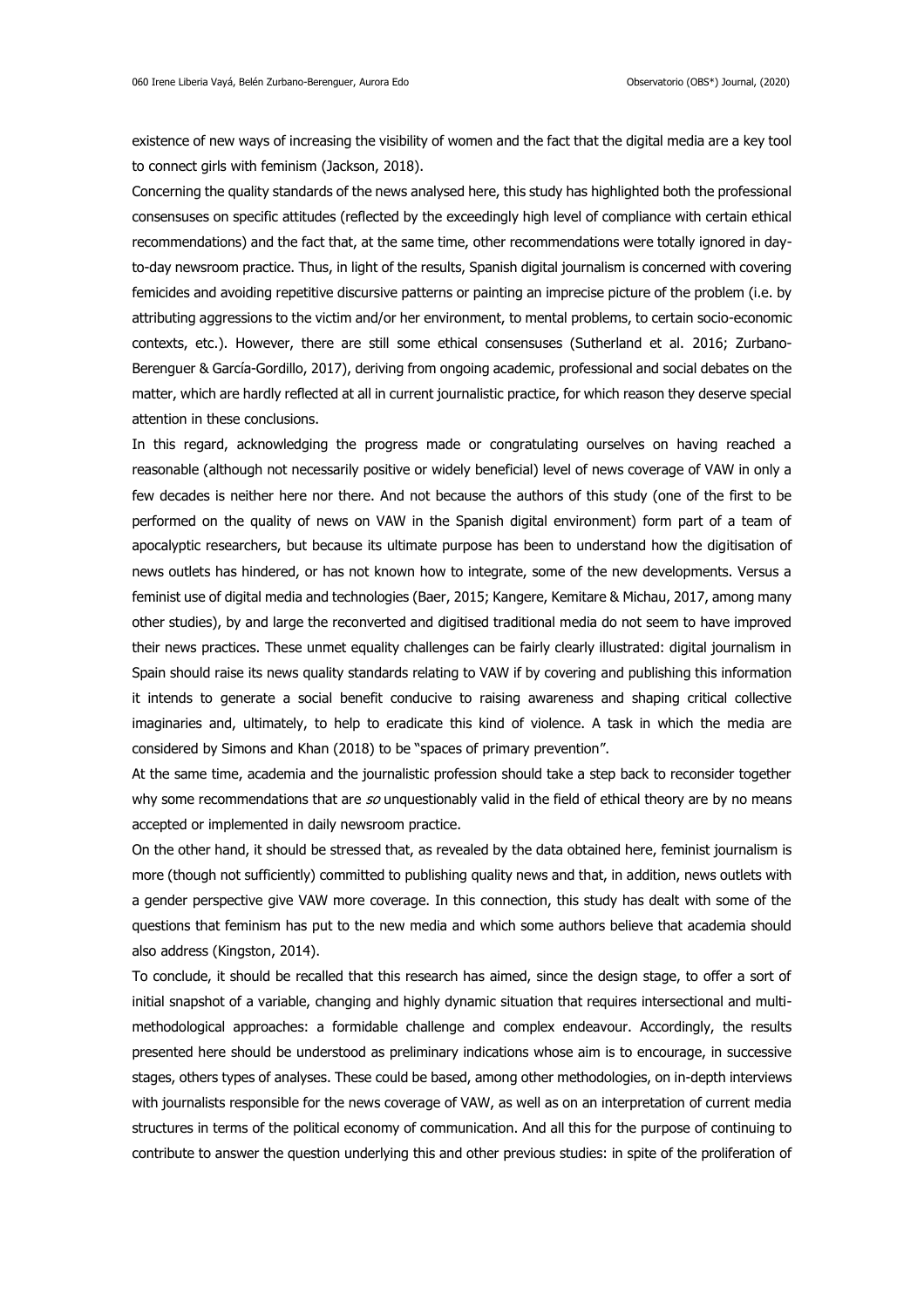ethical codes and a greater social and professional awareness about the gravity of VAW, why are news quality standards still so wanting?

Lastly, the authors of this study believe that it is necessary to stress the valuable role of academic reflection on how the media address VAW or, in other words, how the new media environment has exacerbated some of the existing problems and has posed new challenges that need to be met (Vega, 2018 $^{10}$ ). In sum, now more than ever academic reflection—going beyond the strict bounds of academia—should contribute to raise public awareness about this serious social problem in order to help to eradicate it once and for all.

### **References**

1

- Ahmed, S. (2014). Violence against women: Media representations of violent issues in the perspective of Pakistan. Science International, 26(1), 367−371.
- Alberdi, I. & Matas, N. (2002). La violencia doméstica: Informe sobre los malos tratos a mujeres en España. Barcelona: Fundación La Caixa.
- Almirón, N. (2006). Pluralismo en Internet: el caso de los diarios digitales españoles de información general sin referente impreso. *Ámbitos*, 15, 9-31.
- Anastasio, P.A. & Costa, D.M. (2004). Twice hurt: How newspaper coverage may reduce empathy and engender blame for female victims of crime. Sex Roles 51(9-10), 535–542.
- Aznar, H. (2005). Comunicación responsable: La autorregulación de los medios. Barcelona: Ariel.
- Baer, H. (2015). Redoing feminism: digital activism, body politics, and neoliberalism. Feminist Media Studies 16(1), 17–34.
- Bandrés, E. (2011). Propuesta para el tratamiento eficaz de la violencia de género. IC Revista Científica de Información y Comunicación, 8, 113−138.
- Bullock, C.F. & Cubert, J. (2002). Coverage of Domestic Violence Fatalities by Newspapers in Washington State. Journal of Interpersonal Violence, 17(5), 475-499.
- Carballido, P. (2007). Movimientos sociales y medios de comunicación: El cambio en el tratamiento de la violencia contra las mujeres. Recerca, Revista de Pensament i Anàlisi (7), 211−240.
- Carballido, P. (2009). Medios de comunicación social y violencia de género: Una revisión desde la teoría del framing. In J.M. Bernardo et al. (Eds.), Retos de la Comunicación ante la Violencia de género: Marco jurídico, discurso mediático y compromiso social (pp. 157-174). Valencia: Tirant lo Blanch.
- Carlyle, K.E., Slater, M.D. & Chakroff, J.L. (2008). Newspaper coverage of intimate partner violence: Skewing representations of risk. Journal of Communication, 58(1), 168−186.
- Casero-Ripollés, A. (2012). Beyond Newspapers: News Consumption among Young People in the Digital Era. Comunicar, 20(39), 151–158.
- Cebrián, M. (2009). Interactive Communication in the Cybermedia. Comunicar, 33(17), 15−24.
- Donath, J.S. (1999). Identity and deception in the virtual community. In M.A. Smith & P. Kollock (Eds.), Communities in Cyberspace (pp. 29–59). London: Routledge.

<sup>&</sup>lt;sup>10</sup> Vega, A. (25 February 2018). Violence against women in media and digital content. Retrieved from <http://waccglobal.org/articles/violence-against-women-in-media-and-digital-content>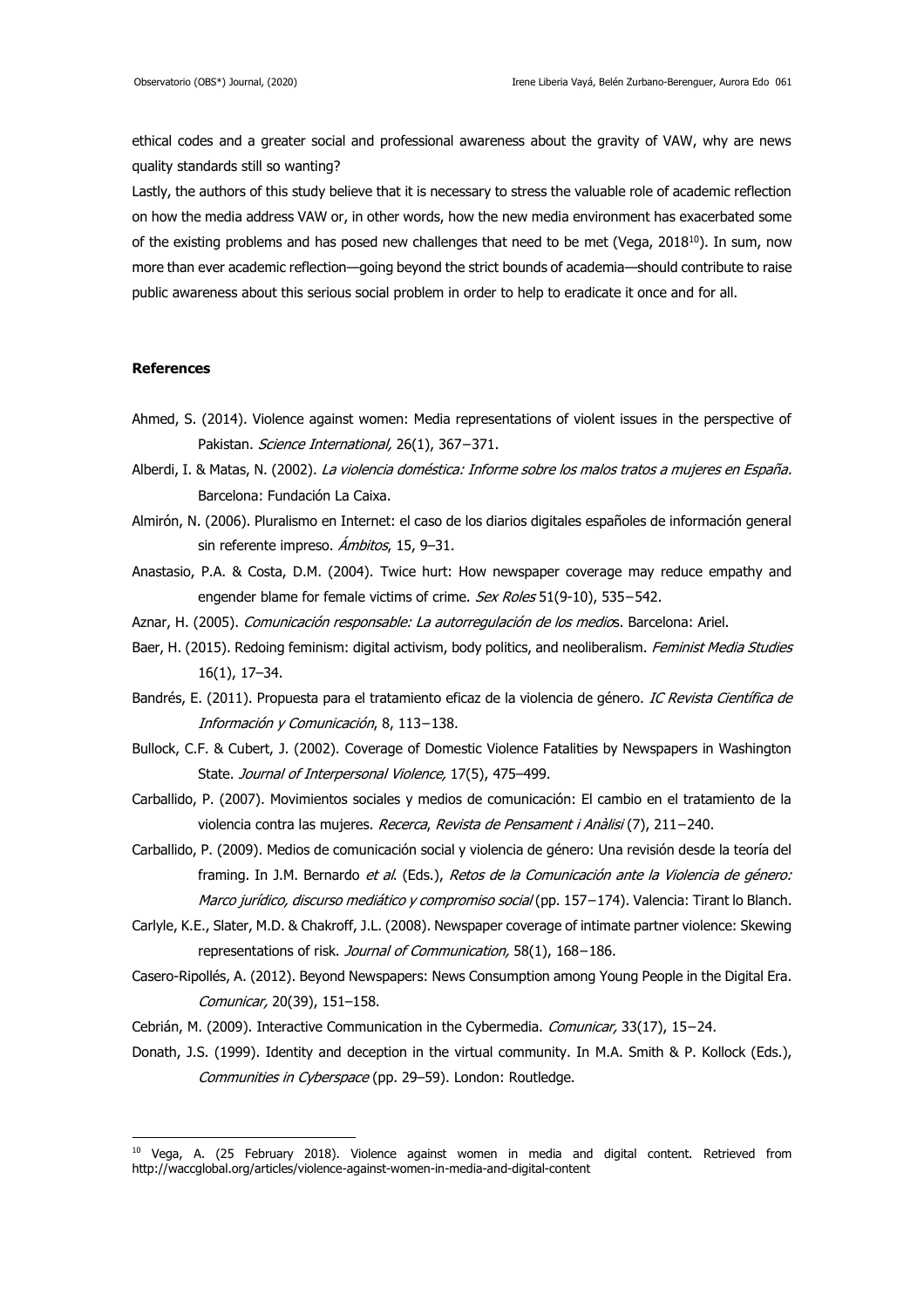- Easteal, P., Holland, K. & Judd, K. (2015). Enduring themes and silences in media portrayals of violence against women. Women's Studies International Forum, 48, 103−113.
- Edo, A. (2017). Estudio comparativo de los códigos deontológicos sobre violencia de género y comunicación: Bases para un manual de estilo fundamental. In J.C. Suárez et al. (Eds.), La desigualdad de género invisibilizada en la comunicación (pp. 34−48). Madrid: Dykinson.
- Fairbairn, J. & Dawson, M. (2013). Canadian news coverage of intimate partner homicide: Analyzing changes over time. Feminist Criminology, 8(3), 147−176.
- Halim, S. & Meyers, M. (2010). News coverage of violence against Muslim women: A view from the Arabian Gulf. Communication, Culture & Critique, 3(1), 85−104.
- Herring, S. et al. (2002). Searching for Safety Online: Managing 'Trolling' in a Feminist Forum. The Information Society, 18(5), 371−384.
- Htun, M. & Weldon, S.L. (2012). The civic origins on progressive policy change: Combating violence against women in global perspective, 1975-2005. American Political Science Review, 106(3), 548-569.
- Jackson, S. (2018). Young feminists, feminism and digital media. Feminism & Psychology, 28(1), 32-49. <https://doi.org/10.1177/0959353517716952>
- Jung Yun, H. et al. (2007). Where is she? Coverage of women in online news magazines. Journalism Studies, 8(6), 930–947.
- Kangere, M., Kemitare, J. & Michau, L. (2017). Hashtag activism: Popularizing feminist analysis of violence against women in the Horn, East and Southern Africa. Feminist Media Studies, 17(5), 899−902.
- Karlsson, M. (2012). Charting the liquidity of online news: Moving towards a method for content analysis of online news. The International Communication Gazette, 74(4), 385-402.
- Kingston, L. (2014). What Can Feminism Learn from New Media? Communication and Critical/Cultural Studies, 11(3), 293–297.
- Lindsay-Brisbin, J., DePrince, A.P. & Welton-Mitchell, C. (2014). Missed opportunities: Newspaper reports of domestic violence. Journal of Aggression, Maltreatment & Trauma, 23(4), 383−399.
- López, P. (2006). Representación de la violencia de género en los informativos de TVE. Madrid: IORTVE & Instituto de la Mujer.
- López, P. (2008). Los medios y la representación de género: Algunas propuestas para avanzar. Feminismo/s, 11, 95−108.
- Martínez, B. (2010). El tratamiento informativo de la violencia contra la mujer en Galicia hoy: Un análisis a la luz de los códigos deontológicos. Observatorio, 4(4), 53−72.
- Martínez, B. (2012). Periodismo y responsabilidad social: El paradigma del tratamiento informativo de la violencia contra la mujer. Vivat Academia, 14(119), 58−70.
- Martínez, B. (2013). Vigencia y seguimiento de los códigos deontológicos monográficos sobre el tratamiento informativo de la violencia de género: El caso del diario Público. *Ámbitos*, 22. Retrieved from [http://institucional.us.es/ambitos/?p=85http://obs.obercom.pt/index.php/obs/article/view/373/](http://institucional.us.es/ambitos/?p=85) [385](http://obs.obercom.pt/index.php/obs/article/view/373/385)
- Menéndez, I. (2010). Representación mediática de la violencia de género: Análisis de la prensa balear 2004-2008. Palma de Mallorca: Edicions Universitat de les Illes Balears.
- Morgan, J. & Politoff, V. (2012). Victorian print media coverage of violence against women: A longitudinal study. Victoria: VicHealth & The University of Melbourne.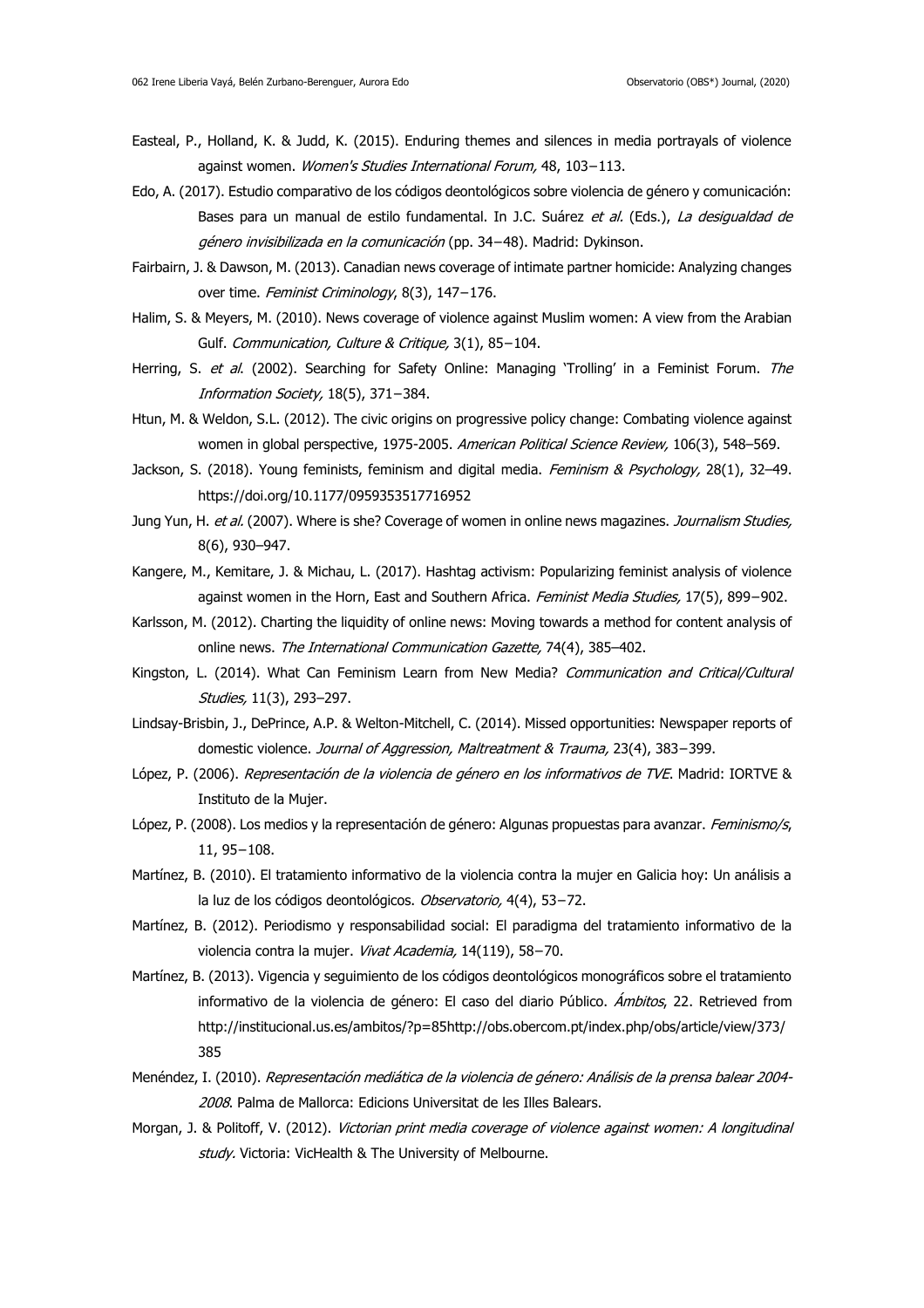- Peris, M. (2016). La representación rigurosa del origen de la violencia machista en la prensa escrita: Una propuesta de medición. Estudios sobre el Mensaje Periodístico, 22(2), 1123−1142.
- Richards, T.N., Gillespie, L.K. & Smith, M.D. (2011). Exploring news coverage of femicide: Does reporting the news add insult to injury? Feminist Criminology, 6(3), 178−202.
- Rivero Santamarina, D. & Larrondo Ureta, A. (2016). La actividad de las publicaciones feministas en red: retos para la transmisión de la cultura feminista en España. Revista Teknokultura, 13(1), 117-140.
- Roberto, K.A., McCann, B.R. & Brossoie, N. (2013). Intimate partner violence in late life: An analysis of national news reports. Journal of Elder Abuse and Neglect, 25(3), 230-241.
- Rosas, O.V. (2016). Emociones en la prensa digital española: Actitudes profesionales y reflexiones éticas. In J.C. Suárez & J. Cruz (Eds.), Desafíos éticos en el periodismo digital (pp. 117−132). Madrid: Dykinson.
- Ross, K. et al. (2018). Women, Men and News. Journalism Studies, 19(6), 824-845.
- Salter, M. (2013). Justice and revenge in online counter-publics: Emerging responses to sexual violence in the age of social media. Crime, Media, Culture: An International Journal, 9(3), 225-242.
- Simons, M. & Khan, E. (2018). Working with media to prevent violence against women the uncovered intervention. Australian Journalism Review, 40(1), 51−63.
- Simons, M. & Morgan, J. (2018). Changing Media Coverage of Violence Against Women. Journalism Studies, 19(8), 1202−1217.
- Sutherland, G. et al. (2015). Media representations of violence against women and their children: State of knowledge paper. Sydney: ANROWS & Our Watch.
- Sutherland, G. et al. (2016). Media quidelines for the responsible reporting of violence against women: A review of evidence and issues. Australian Journalism Review, 38(1), 5-17.
- Williams, S. (2015). Digital Defense: Black Feminists Resist Violence With Hashtag Activism. Feminist Media Studies, 15(2), 341–344.
- Wozniak, J.A. & McCloskey, K.A. (2010). Fact or fiction? Gender issues related to newspaper reports of intimate partner homicide. Violence Against Women, 16(8), 934−952.
- Zafra, R. (2013). (h)adas: Mujeres que crean, programan, prosumen, teclean. Madrid: Páginas de espuma.
- Zurbano-Berenguer, B. (2012). El tratamiento informativo y la responsabilidad ética en la información mediática de la violencia de género. Paper presented at the III Congreso para el estudio de la violencia contra las mujeres Justicia y Seguridad: Nuevos retos, Granada, November, 26−27.
- Zurbano-Berenguer, B. (2015). Discurso periodístico y violencias contra las mujeres. Aproximaciones a la construcción y valoración de los mensajes informativos en la prensa de referencia en España (2000-2012). Doctoral thesis. Sevilla: University of Sevilla.
- Zurbano-Berenguer, B. (2016). Periodismo digital, violencias y mujeres. Una propuesta de revisión crítica. In J.C. Suárez & J. Cruz (Eds.), Desafíos éticos en el periodismo digital (pp. 201-220). Madrid: Dykinson.
- Zurbano-Berenguer, B. & García-Gordillo, M.M. (2017). Methodological proposal for the evaluation of the ethical quality of the news about violence against women. Communication & Society, 3(1), 73–85.